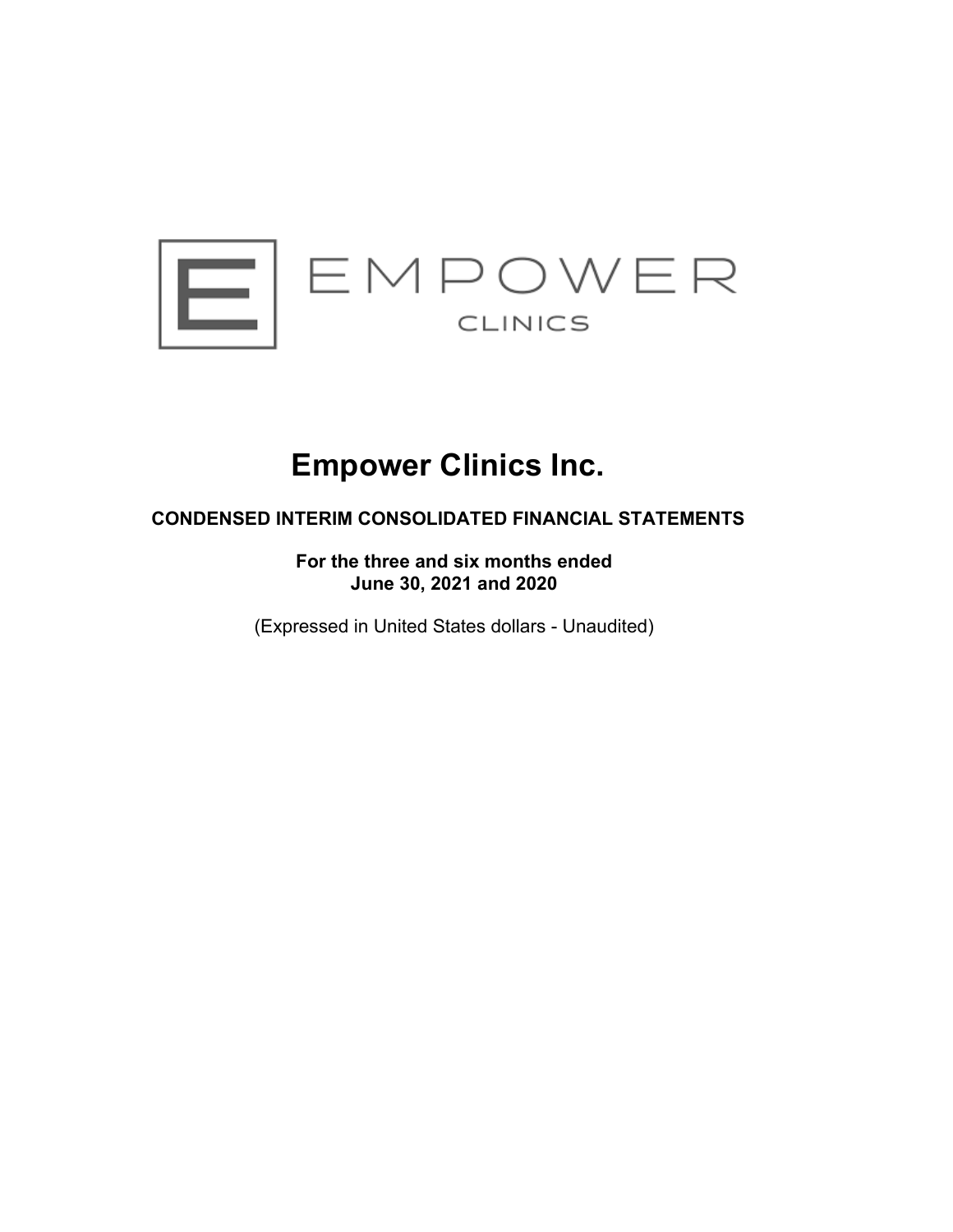#### **Notice of Disclosure of Non-auditor Review of the Condensed Interim Consolidated Financial Statements for the three and six months ended June 30, 2021 and 2020.**

Pursuant to National Instrument 51-102, Part 4, subsection 4.3(3)(a) issued by the Canadian Securities administrators, if an auditor has not performed a review of the interim financial statements, they must be accompanied by a notice indicating that the financial statements have not been reviewed by an auditor.

The accompanying unaudited condensed interim consolidated financial statements of Empower Clinics Inc. ("the Company" or "Empower") for the interim period ended June 30, 2021 and 2020, have been prepared in accordance with the International Accounting Standard 34 - *Interim Financial Reporting* as issued by the International Accounting Standards Board and are the responsibility of the Company's management.

The Company's independent auditors, MNP LLP, have not performed a review of these condensed interim consolidated financial statements.

August 30, 2021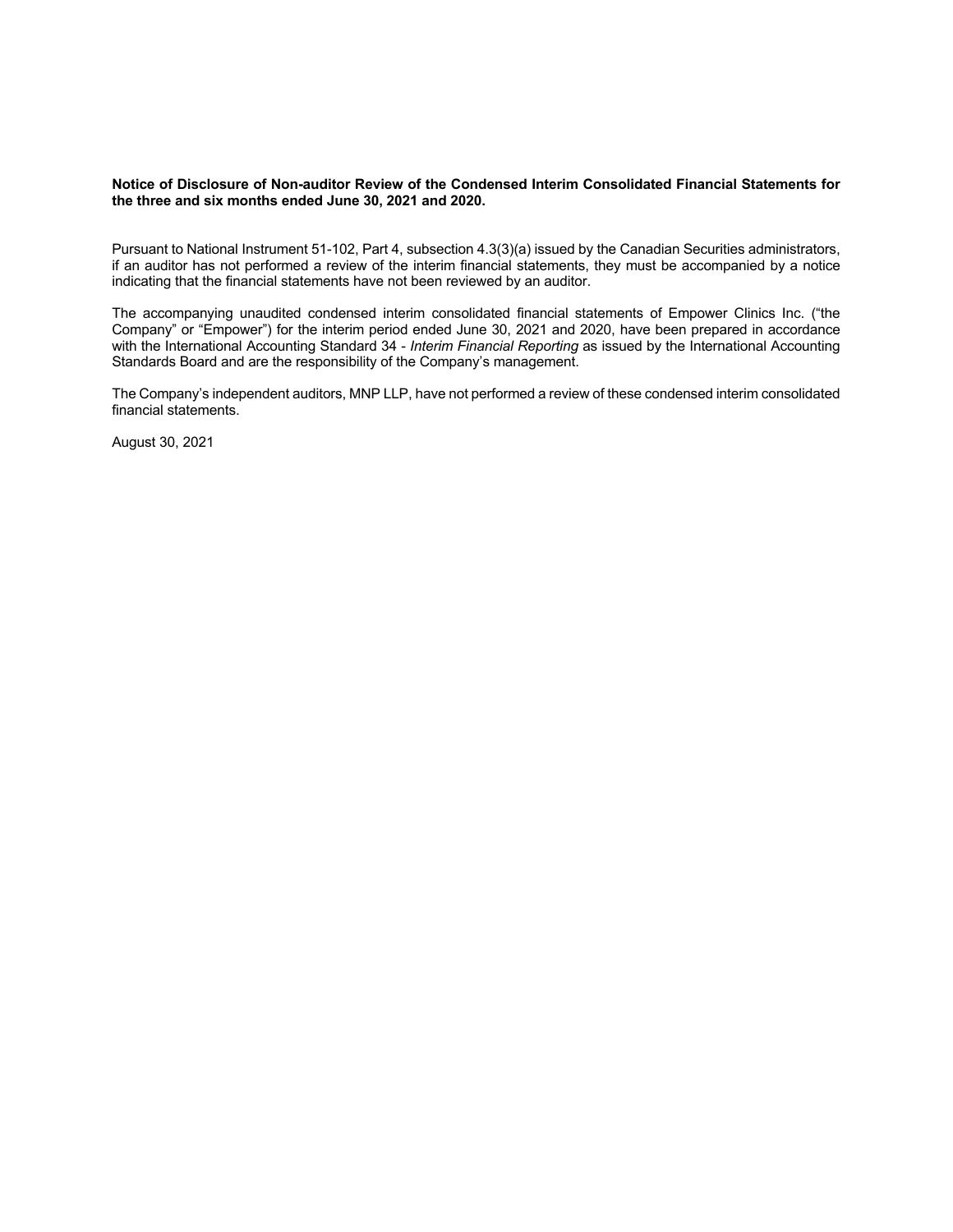CONDENSED INTERIM CONSOLIDATED STATEMENTS OF FINANCIAL POSITION (in United States dollars) - Unaudited

|                                                | <b>Notes</b>   | <b>June 30,</b><br>2021 | December 31,<br>2020 |
|------------------------------------------------|----------------|-------------------------|----------------------|
|                                                |                | \$                      |                      |
| <b>ASSETS</b>                                  |                |                         |                      |
| Current                                        |                |                         |                      |
| Cash                                           |                | 5,191,944               | 4,889,824            |
| Accounts receivable                            | $\overline{7}$ | 392,012                 | 264,866              |
| Prepaid expenses                               |                | 112,017                 | 81,748               |
| Inventory                                      |                | 14,380                  | 17,681               |
| Assets classified as held for sale             | 6              | 115,021                 |                      |
| <b>Total current assets</b>                    |                | 5,825,374               | 5,254,119            |
| Property and equipment                         | $\bf 8$        | 2,589,100               | 1,590,047            |
| Intangible assets                              | 9              | 274,962                 | 303,907              |
| Goodwill                                       | 4.5            | 2,082,146               | 2,082,146            |
| <b>Total assets</b>                            |                | 10,771,582              | 9,230,219            |
| <b>LIABILITIES</b>                             |                |                         |                      |
| Current                                        |                |                         |                      |
| Accounts payable and accrued liabilities       | 10,19          | 3,461,775               | 3,442,725            |
| Current portion of loans payable               | 11             | 122,669                 | 992,070              |
| Current portion of notes payable               | 12             | 166,802                 | 708,361              |
| Convertible notes payable                      | 15             | 207,999                 | 200,530              |
| Current portion of lease liability             | 13             | 168,118                 | 241,138              |
| Current portion of warrant liability           | 14             | 1,737,026               | 1,416,113            |
| Liabilities classified as held for sale        | 6              | 115,100                 |                      |
| <b>Total current liabilities</b>               |                | 5,979,489               | 7,000,937            |
| Loans payable                                  | 11             | 1,183,068               | 1,140,157            |
| Lease liability                                | 13             | 762,398                 | 255,248              |
| Deferred revenue                               |                |                         | 26,694               |
| Warrant liability                              | 14             | 4,189,399               | 6,297,584            |
| <b>Total liabilities</b>                       |                | 12,114,354              | 14,720,620           |
| <b>SHAREHOLDERS' DEFICIENCY</b>                |                |                         |                      |
| Issued capital                                 | 16(b)          | 52,467,100              | 22,969,566           |
| Share subscriptions receivable                 | 16(b)          | (745, 531)              | (745, 531)           |
| Shares to be issued                            |                | 60,287                  | 60,287               |
| Contributed surplus                            |                | 2,746,790               | 2,223,269            |
| Warrant reserve                                |                |                         | 80,638               |
| Accumulated other comprehensive income         |                | 88                      |                      |
| Deficit                                        |                | (55, 871, 506)          | (30,078,630)         |
| Total shareholders' deficiency                 |                | (1, 342, 772)           | (5,490,401)          |
| Total liabilities and shareholders' deficiency |                | 10,771,582              | 9,230,219            |

Nature of operations and going concern (note 1) Commitments (note 22) Events after the reporting period (note 23)

Approved and authorized by the Board of Directors on August 30, 2021:

*"Steven McAuley"* Director *"Yoshi Tyler"* Director

The accompanying notes are an integral part of these condensed interim consolidated financial statements.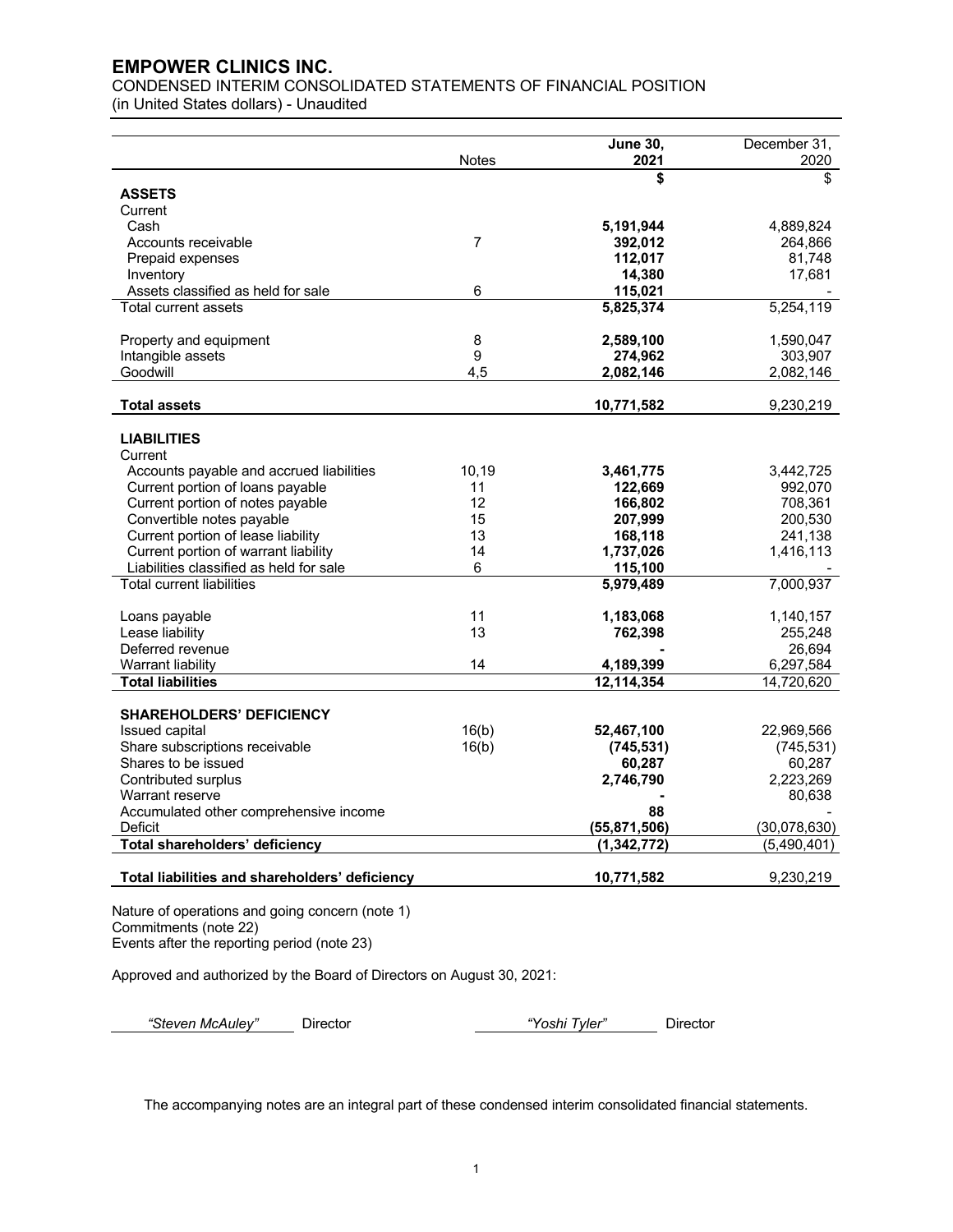CONDENSED INTERIM CONSOLIDATED STATEMENTS OF LOSS AND COMPREHENSIVE LOSS (in United States dollars, except number of shares outstanding) - Unaudited

|                                                       |              |               | Three months ended |                | Six months ended  |
|-------------------------------------------------------|--------------|---------------|--------------------|----------------|-------------------|
|                                                       |              |               | June 30,           |                | June 30,          |
|                                                       | Notes        | 2021          | 2020               | 2021           | 2020              |
|                                                       |              | S             | \$                 | \$             | \$                |
| Revenues                                              |              | 861,826       | 85,775             | 2,820,628      | 136,730           |
| <b>Direct expenses excluding</b>                      |              |               |                    |                |                   |
| depreciation and amortization                         |              | 831,594       | 21,557             | 1,573,961      | 67,698            |
| Net revenues                                          |              | 30,232        | 64,218             | 1,246,667      | 69,032            |
| Operating expenses                                    | 17           | 727,747       | 340,048            | 1,626,952      | 548,764           |
| Legal and professional fees                           |              | 373,298       | 82,983             | 1,238,318      | 222,196           |
| Depreciation and amortization                         |              |               |                    |                |                   |
| expense                                               | 8,9          | 133,556       | 19,251             | 254,226        | 59,053            |
| Share-based payments                                  | $16(c)$ , 20 | 169,572       | 2,548              | 605,558        | 29,854            |
| Loss from operations                                  |              | (1, 373, 941) | (380, 612)         | (2, 478, 387)  | (790, 835)        |
|                                                       |              |               |                    |                |                   |
| Other expenses (income)                               |              |               |                    |                |                   |
| Accretion expense                                     | 11,12        | 8,833         | 61,045             | 10,610         | 345,096<br>92,619 |
| Interest expense<br>Interest income                   | 6,11-13,15   | 17,375        | 37,019             | 46,250         |                   |
| Gain on debt settlement of accounts                   |              |               | (1,870)            |                | (3,705)           |
| payable                                               |              |               |                    |                | (23, 299)         |
| Gain on termination of leases                         | 16(b)        | (1, 152)      | (5,038)            | (1, 152)       |                   |
| Loss (gain) on change in fair value of                | 13           |               |                    |                |                   |
|                                                       |              |               |                    |                |                   |
| warrant liability                                     | 14           | (950, 352)    | (2,685)            | 22,842,813     | (39, 932)         |
| Gain on change in fair value of<br>conversion feature |              |               |                    |                | (2,795)           |
| Other (income) expense, net                           | 14           | (36, 436)     | 32,336             | (36, 436)      | (65, 347)         |
|                                                       |              | (961, 732)    | 120,807            | 22,862,085     | 302,637           |
|                                                       |              |               |                    |                |                   |
| Net loss from continuing operations                   |              | (412, 209)    | (501, 419)         | (25, 340, 472) | (1,093,472)       |
| Net (loss) income from discontinued                   |              |               |                    |                |                   |
| operations                                            | 6            | (167, 111)    | 105,346            | (452, 404)     | 173,191           |
| Net loss for the period                               |              | (579, 320)    | (396, 073)         | (25, 792, 876) | (920, 281)        |
| Other comprehensive income                            |              |               |                    |                |                   |
| Foreign currency translation                          |              |               |                    |                |                   |
| adjustment                                            |              | 36            |                    | 88             |                   |
| <b>Comprehensive loss for the period</b>              |              | (579,284)     | (396,073)          | (25, 792, 788) | (920,281)         |
| Loss per share                                        |              |               |                    |                |                   |
| Basic                                                 |              | (0.00)        | (0.00)             | (0.09)         | (0.01)            |
| <b>Diluted</b>                                        |              | (0.00)        | (0.00)             | (0.09)         | (0.01)            |
|                                                       |              |               |                    |                |                   |
| Weighted average number of shares                     |              |               |                    |                |                   |
| outstanding<br>Basic                                  |              | 333.402.526   | 176,325,875        | 271,778,062    | 117,289,366       |
| <b>Diluted</b>                                        |              | 333,402,526   | 176,325,875        | 271,778,062    | 117,289,366       |
|                                                       |              |               |                    |                |                   |

The accompanying notes are an integral part of these condensed interim consolidated financial statements.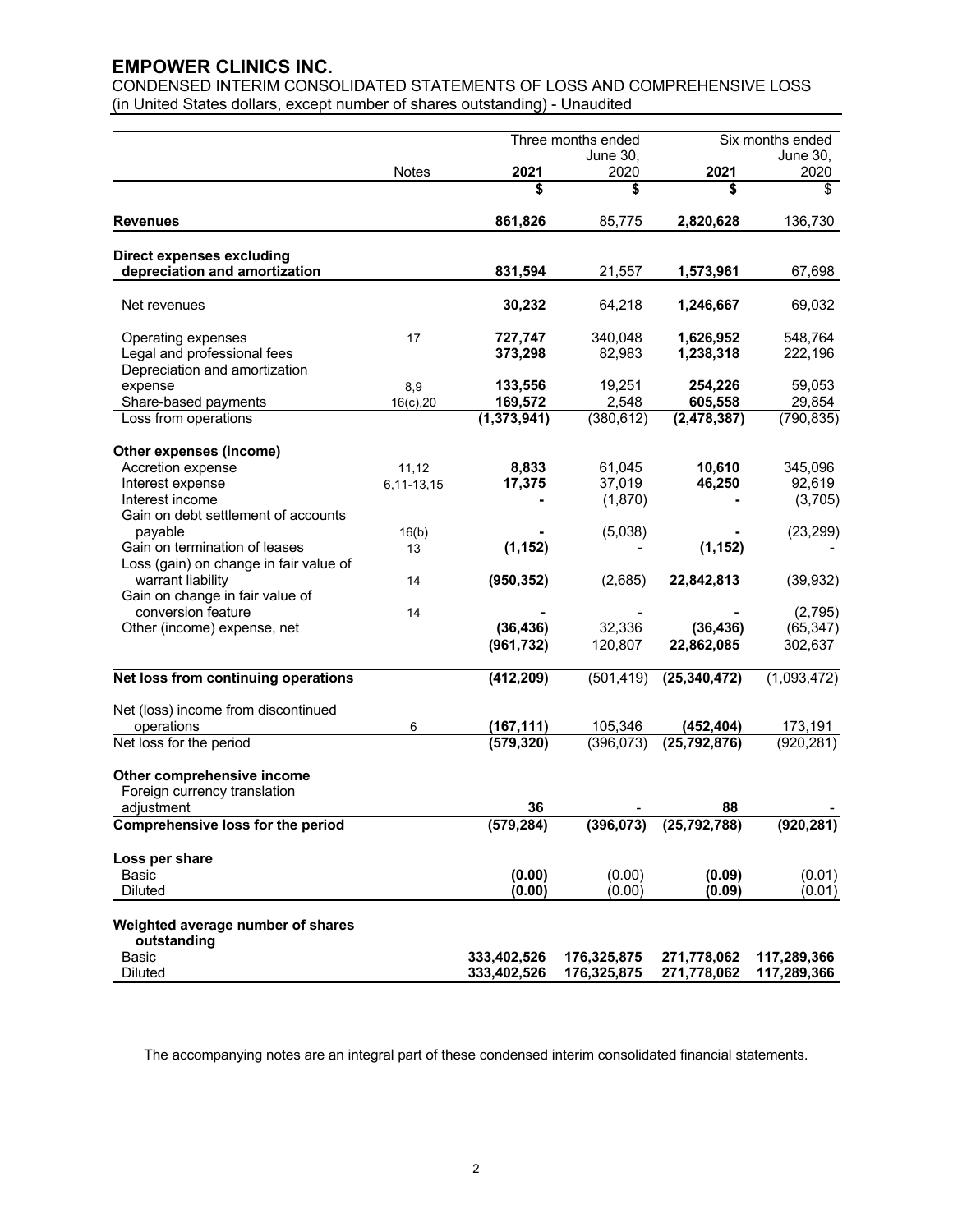# CONDENSED INTERIM CONSOLIDATED STATEMENTS OF CASH FLOWS

(in United States dollars) - Unaudited

|                                                               |              | Six months ended June 30, |                  |  |
|---------------------------------------------------------------|--------------|---------------------------|------------------|--|
|                                                               | <b>Notes</b> | 2021                      | 2020             |  |
|                                                               |              | \$                        | \$               |  |
| <b>Operating activities</b>                                   |              | (25, 340, 472)            |                  |  |
| Net loss from continuing operations                           |              |                           | (1,093,472)      |  |
| Items not involving cash:                                     | 8,9          | 254,226                   |                  |  |
| Depreciation and amortization expense<br>Share-based payments | $16(c)$ , 20 | 605,558                   | 59,053<br>29,854 |  |
| Accretion expense                                             | 11,12        | 10,610                    | 345,096          |  |
| Interest expense                                              | 6,11-13,15   | 46,250                    | 92,619           |  |
| Gain on termination of leases                                 | 8,13         | (1, 152)                  |                  |  |
| Gain on settlement of accounts payable                        |              |                           | (23, 299)        |  |
| Loss (gain) on change in fair value of warrant liability      | 14           | 22,842,813                | (39, 932)        |  |
| Gain on change in fair value of conversion feature            |              |                           | (2,795)          |  |
| Shares issued for compensation                                | $16(b)$ , 20 |                           | 95,874           |  |
| Shares issued for services                                    | 16(b)        |                           | 105,327          |  |
| Foreign exchange                                              |              | 42,021                    | (69,966)         |  |
|                                                               |              | (1,540,146)               | (501, 641)       |  |
| Changes in working capital:                                   |              |                           |                  |  |
| Accounts receivable                                           |              | (139, 146)                | (3, 158)         |  |
| Prepaid expenses                                              |              | (32, 614)                 | 12,507           |  |
| Inventory                                                     |              | 3,301                     | (40, 818)        |  |
| Accounts payable and accrued liabilities                      |              | 124,115                   | 226,863          |  |
| Deferred revenue                                              |              | (26, 694)                 | 25,000           |  |
| Net cash used in operating activities                         |              | (1,611,184)               | (281, 247)       |  |
| Net cash (used in) provided by operating activities of        |              |                           |                  |  |
| discontinued operations                                       | 6            | (372, 217)                | 283,894          |  |
|                                                               |              |                           |                  |  |
| <b>Investing activities</b>                                   |              |                           |                  |  |
| Purchase of property and equipment                            | 8            | (745, 913)                |                  |  |
| Net cash used in investing activities                         |              | (745, 913)                |                  |  |
| <b>Financing activities</b>                                   |              |                           |                  |  |
| Proceeds from issue of shares                                 | 16(b)        |                           | 219,299          |  |
| Proceeds from stock options exercised                         | 16(c)        | 205,559                   |                  |  |
| Proceeds from warrants exercised                              | 14,16(b)     | 4,315,587                 |                  |  |
| Proceeds from agent warrant exercised                         | 16(b)        | 117,857                   |                  |  |
| Share issue costs                                             | 16(b)        |                           | (1,714)          |  |
| Advance of loans payable                                      | 11           |                           | 29,615           |  |
| Repayment of loans payable                                    | 11           | (910, 604)                |                  |  |
| Repayment of notes payable                                    | 12           | (553, 324)                |                  |  |
| Lease payments                                                | 13           | (143, 641)                | (123,065)        |  |
| Net cash provided by financing activities                     |              | 3,031,434                 | 124,135          |  |
|                                                               |              |                           |                  |  |
| Increase in cash                                              |              | 302,120                   | 126,782          |  |
| Cash, beginning of period                                     |              | 4,889,824                 | 179,153          |  |
| Cash, end of period                                           |              | 5,191,944                 | 305,935          |  |

Supplemental disclosure with respect to cash flows (note 18)

The accompanying notes are an integral part of these condensed interim consolidated financial statements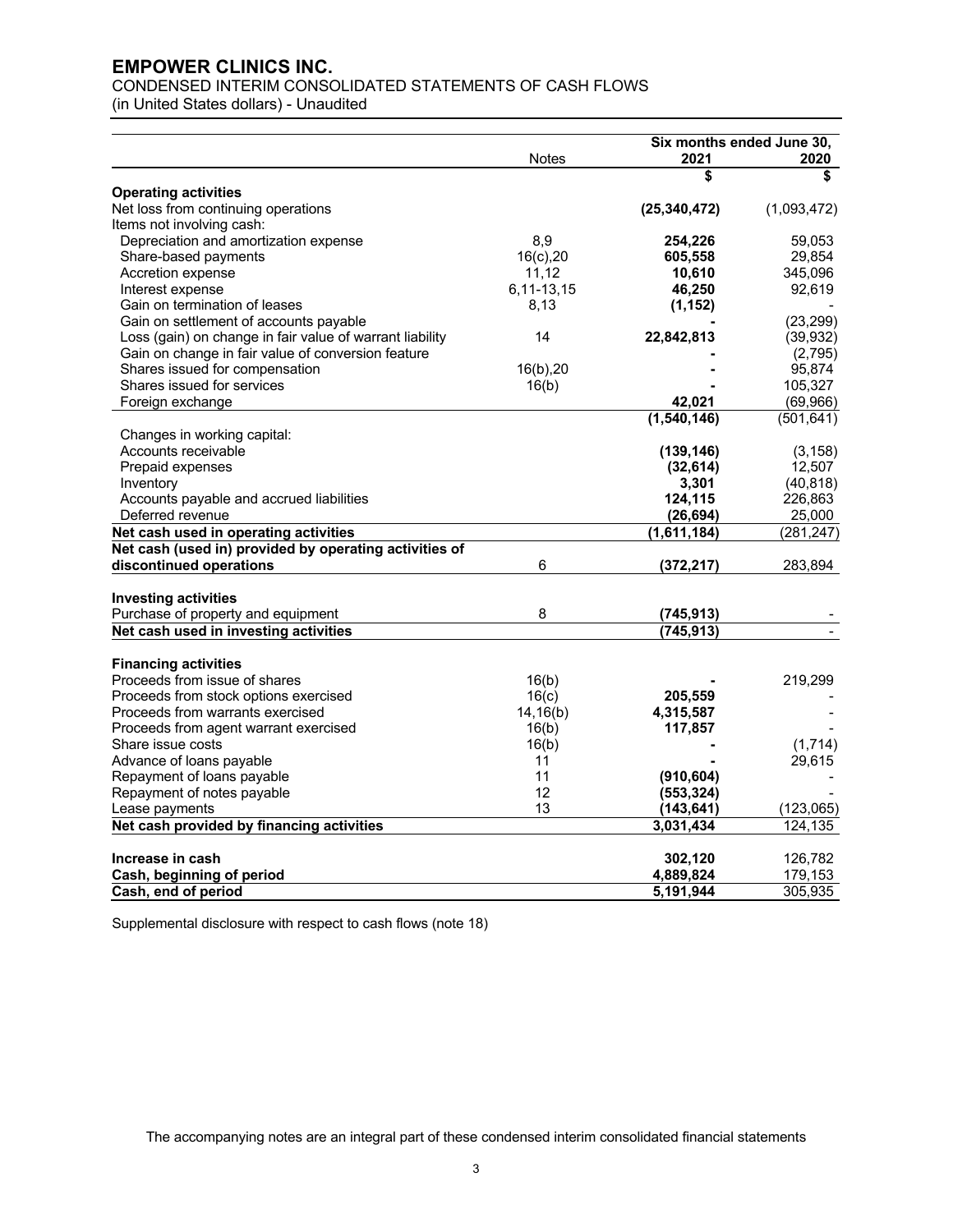CONDENSED INTERIM CONSOLIDATED STATEMENTS OF CHANGES IN EQUITY For the six months ended June 30, 2021 and 2020 (in United States dollars, except share numbers) - Unaudited

|                                           |             |                    |               |                          |                          |               |                | <b>Accumulated</b>       |                      |                    |
|-------------------------------------------|-------------|--------------------|---------------|--------------------------|--------------------------|---------------|----------------|--------------------------|----------------------|--------------------|
|                                           |             |                    |               | <b>Share</b>             | <b>Shares</b>            |               |                | other                    |                      |                    |
|                                           |             |                    | Issued        | subscriptions            | to be                    | Contributed   | Warrant        | comprehensive            |                      |                    |
|                                           | <b>Note</b> | <b>Number</b><br># | capital<br>\$ | receivable<br>\$         | issued<br>\$             | surplus<br>S. | reserves<br>\$ | loss<br>\$               | <b>Deficit</b><br>\$ | <b>Total</b><br>\$ |
| Balance, December 31, 2019                |             | 137,697,430        | 7,827,310     | $\overline{a}$           | 22,050                   | 1,501,361     | 146,685        |                          | (13,012,319)         | (3, 514, 913)      |
| Shares issued to former CEO               | 15(b)       | 651,875            | 15,239        |                          | (15, 239)                |               |                |                          |                      |                    |
| Shares issued for cash, net               | 15(b)       | 16,325,000         | 210,233       |                          |                          |               | 1,082          |                          |                      | 211,315            |
| Shares issued to settle accounts payable  | 15(b)       | 5,841,586          | 200,493       |                          |                          |               |                |                          |                      | 200,493            |
| Vesting of escrow shares                  | 15(b)       |                    | 95,874        |                          |                          |               |                |                          |                      | 95,874             |
| Shares issued for services                | 15(c)       | 4,000,000          | 105,327       |                          |                          |               |                |                          |                      | 105,327            |
| Shares issued for conversion of           |             |                    |               |                          |                          |               |                |                          |                      |                    |
| debentures                                | 15(b)       | 11,659,984         | 600,322       |                          |                          |               |                |                          |                      | 600,322            |
| Obligation to issue shares                |             | 150,000            | 6,811         |                          | (6, 811)                 |               |                |                          |                      |                    |
| Reclassification of expired warrants      |             |                    |               |                          |                          | 80,280        | (80, 280)      |                          |                      |                    |
| Share based payments                      |             |                    |               |                          |                          | 29,854        |                |                          |                      | 29,854             |
| Net loss and comprehensive loss           |             |                    |               |                          |                          |               |                |                          | (920, 281)           | (920, 281)         |
| Balance, June 30, 2020                    |             | 176,325,875        | 9,061,609     | $\overline{\phantom{a}}$ | $\overline{\phantom{a}}$ | 1,611,495     | 67,487         | $\overline{\phantom{a}}$ | (13,932,600)         | (3, 192, 009)      |
| Shares issued on private placement, net   |             | 38,984,465         | 710,905       |                          |                          |               | 48,700         | $\overline{\phantom{a}}$ | $\blacksquare$       | 759,605            |
| Shares issued on debt settlement          | 15(b)       |                    | 39,688        |                          |                          |               |                |                          |                      | 39,688             |
| Vesting of escrow shares                  | 15(b)       |                    | 97,151        |                          |                          |               |                |                          |                      | 97,151             |
| Shares issued for services                | 15(b)       | 5,500,000          | 382,027       |                          | 60,287                   |               |                |                          |                      | 442,314            |
| Shares issued on conversion of            | 15(b)       |                    |               |                          |                          |               |                |                          |                      |                    |
| debentures                                |             |                    |               |                          |                          |               |                |                          |                      |                    |
| Obligation to issue shares                | 15(b)       |                    |               |                          |                          |               |                |                          |                      |                    |
| <b>Exercise of Options</b>                | 15(b)       | 7,583,333          | 840,499       | (745, 531)               |                          | (36, 306)     |                |                          |                      | 58,662             |
| <b>Exercise of Warrants</b>               | 15(b)       | 50,290,026         | 10,689,762    |                          |                          |               | (35, 549)      |                          |                      | 10,654,213         |
| Lawrence Park & Atkinson acquisition      | 15(b)       | 5,128,204          | 1,147,925     |                          |                          | 344,110       |                |                          |                      | 1,492,035          |
| Kai Medical acquisition                   | 15(b)       |                    |               |                          |                          | 10,025        |                |                          |                      | 10,025             |
| Reclassification of expired warrants      | 15(b)       |                    |               |                          |                          |               |                |                          |                      |                    |
| Share based payments                      | 15(c)       |                    |               |                          |                          | 293,945       |                |                          |                      | 293,945            |
| Net loss and comprehensive loss           |             |                    |               |                          |                          |               |                |                          | (16, 146, 030)       | (16, 146, 030)     |
| Balance, December 31, 2020                |             | 283,811,903        | 22,969,566    | (745, 531)               | 60.287                   | 2.223.269     | 80.638         | $\overline{\phantom{a}}$ | (30,078,630)         | (5,490,401)        |
| Shares issued for services                | 16(b)       | 1,220,410          | 65,772        |                          |                          |               |                |                          |                      | 65,772             |
| <b>Exercise of Options</b>                | 16(b)       | 3,464,666          | 297,396       |                          |                          | (91, 837)     |                |                          |                      | 205,559            |
| <b>Exercise of Warrants</b>               | 16(b)       | 42,725,547         | 29,062,433    |                          |                          |               |                |                          |                      | 29,062,433         |
| Exercise of agent share purchase warrants | 16(b)       | 420,000            | 71,933        |                          |                          |               | (23, 587)      |                          |                      | 48,346             |
| Exercise of agent compensation warrants   | 16(b)       | 1,760,000          |               |                          |                          |               | (47, 251)      |                          |                      | (47, 251)          |
| Share based payments                      | 16(c)       |                    |               |                          |                          | 605,558       |                |                          |                      | 605,558            |
| Reclassification of expired warrants      | 16(d)       |                    |               |                          |                          | 9,800         | (9,800)        |                          |                      |                    |
| Foreign translation adjustment            |             |                    |               |                          |                          |               |                | 88                       |                      | 88                 |
| Comprehensive loss                        |             |                    |               |                          |                          |               |                |                          | (25, 792, 876)       | (25, 792, 876)     |
| <b>Balance, June 30, 2021</b>             |             | 333,402,526        | 52,467,100    | (745, 531)               | 60,287                   | 2,746,790     | $\overline{a}$ | 88                       | (55, 871, 506)       | (1, 342, 772)      |

The accompanying notes are an integral part of these condensed interim consolidated financial statements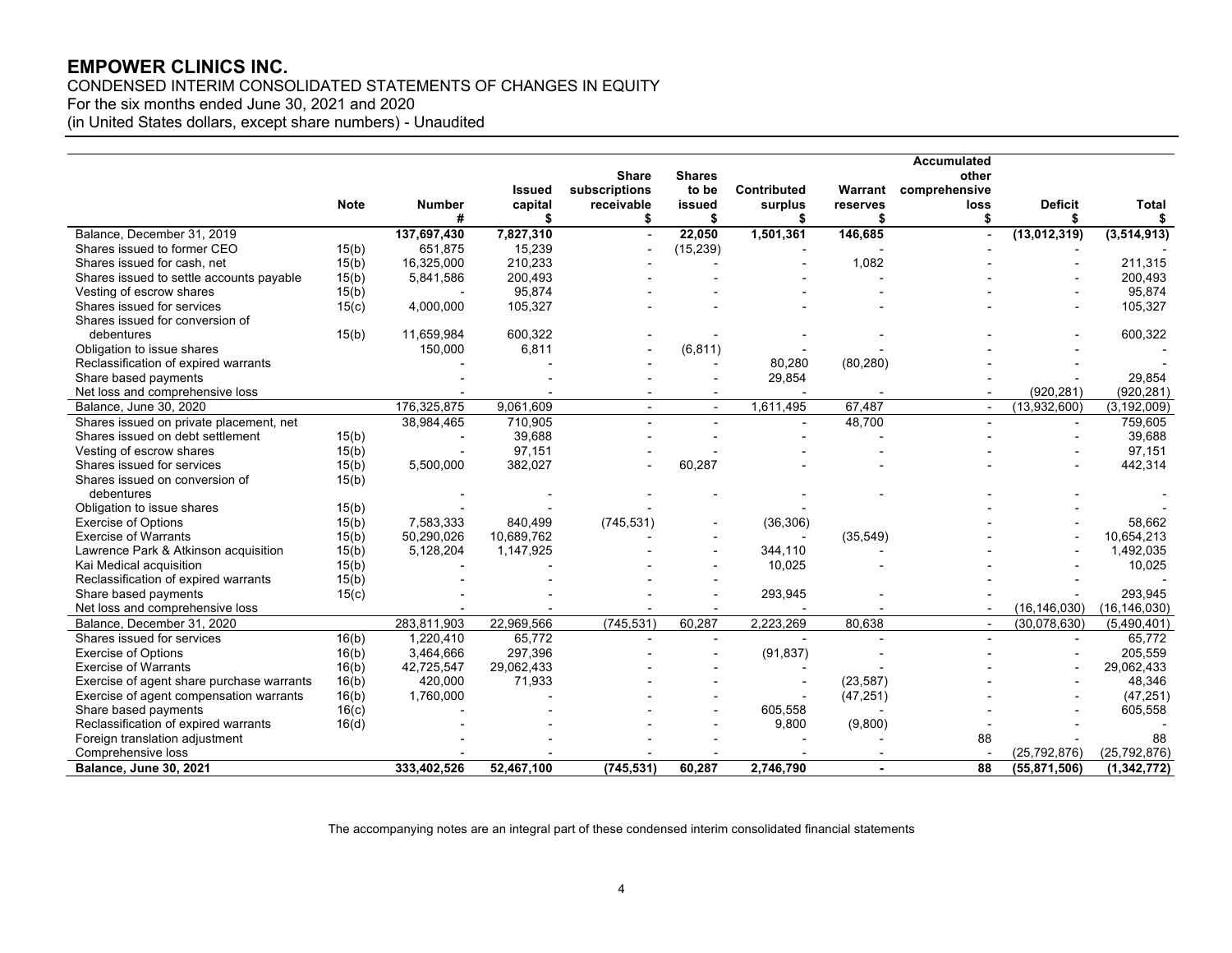# **1. NATURE OF OPERATIONS AND GOING CONCERN**

Empower Clinics Inc. ("Empower" or the "Company") was incorporated under the laws of the Province of British Columbia on April 28, 2015. The Company is a leading owner and operator of medical cannabis clinics, developer of medical products, and provides laboratory testing services in the US, focused on enabling individuals to improve and protect their health.

The registered office of the Company is located at Suite 918 - 1030 West Georgia Street, Vancouver, British Columbia, Canada, V6C 1G8. The Company's U.S. headquarters are at 105 SE 18th Avenue, Portland, Oregon.

#### **COVID-19**

On March 11, 2020, the World Health Organization declared the coronavirus disease ("COVID-19") a global pandemic. During the remainder of March 2020 and through to December 31, 2020, the COVID-19 pandemic has negatively impacted global economic and financial markets. Most industries have been impacted by the COVID-19 pandemic and are facing operating challenges associated with the regulations and guidelines resulting from efforts to contain it.

As a direct result of the COVID-19 pandemic, the Company realized significant increases in patient visits and testing, which resulted in increased revenues and operating expenses. The global response to the COVID-19 pandemic has resulted in, among other things, border closures, severe travel restrictions, as well as quarantine, self-isolation, and other emergency measures imposed by various governments. Additional government or regulatory actions or inactions around the world including in jurisdictions where the Company operates may also have potentially significant economic and social impacts. If the Company's business operations are disrupted or suspended as a result of these or other measures, it may have a material adverse effect on the Company's business, results of operations and financial performance. Factors that may be impacted, among other things, are the Company's operating plan, supply chain and workforce. The Company continues to monitor the situation closely, including any potential impact on its operations. The extent to which COVID-19 may impact the Company's business and operations will depend on future developments that are highly uncertain and cannot be accurately estimated, at this time, including new information which may emerge concerning the severity of and the actions required to contain COVID-19 or remedy its impact.

#### **Going concern**

These condensed interim consolidated financial statements ("consolidated financial statements") have been prepared on the assumption that the Company will be able to continue operating as a going concern, which assumes the Company will be able to realize its assets and discharge its liabilities in the normal course of operations for the foreseeable future. The Company has a history of losses and negative cash flows from operating activities, and as at June 30, 2021, the Company had a working capital deficiency of \$154,115 (December 31, 2020 - \$1,746,818) and an accumulated deficit of \$55,871,506 (December 31, 2020 - \$30,078,630). These circumstances represent a material uncertainty that cast substantial doubt on the Company's ability to continue as a going concern and ultimately the appropriateness of the use of going concern assumption.

The Company anticipates that it will continue to actively pursue growth opportunities through acquisitions, the expansion of clinic locations and through new product development in order to drive revenue and generate positive cash flows from operations. The ability of the Company to continue operating as a going concern is dependent on its ability to raise sufficient additional funds to finance development activities and/or its ability to achieve profitable operations and positive cash flows from operations. There is no certainty management's plans described above will be successful or that sufficient financing will be available on terms acceptable to the Company.

These consolidated financial statements do not reflect adjustments (if any) to the recorded amounts and classification of assets and liabilities, which could be necessary if the use of the going concern assumption is ultimately determined to be inappropriate. Such adjustments, if any, could be material.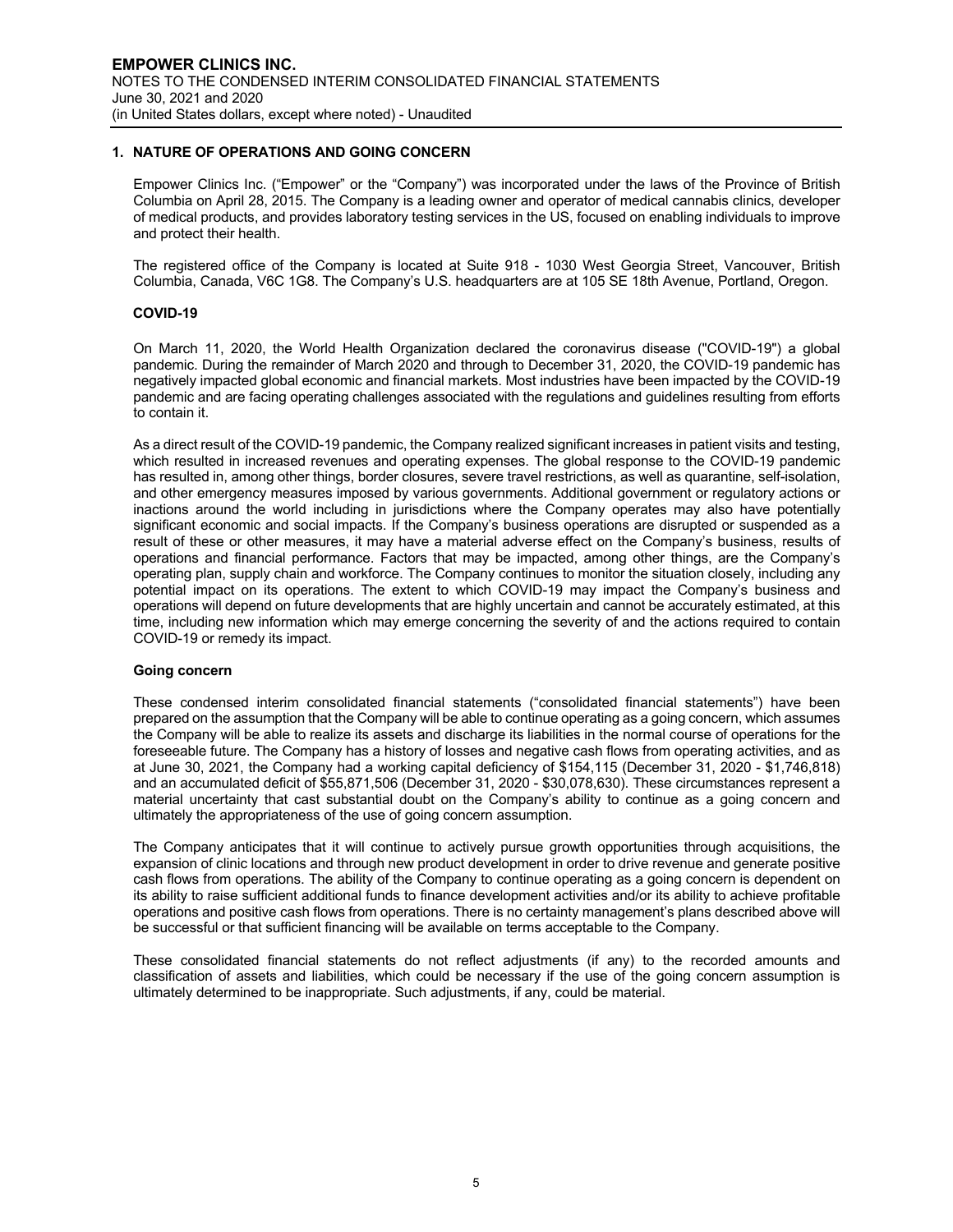# **2. BASIS OF PREPARATION**

#### **a) Statement of compliance**

These consolidated financial statements were approved by the Board of Directors and authorized for issue on August 30, 2021.

These consolidated financial statements have been prepared in accordance with International Accounting Standard 34 - Interim Financial Reporting using accounting policies consistent with International Financial Reporting Standards ("IFRS") as issued by the International Accounting Standards Board. As such, these financial statements do not contain all the disclosures required by IFRS for annual financial statements and should be read in conjunction with the Company's audited annual consolidated financial statements for the years ended December 31, 2020, 2019, and 2018 ("annual financial statements").

The Company has reclassified certain items on the comparative consolidated statements of loss and comprehensive loss and consolidated statements of cash flows to improve clarity.

#### **b) Basis of presentation**

The consolidated financial statements have been prepared using the historical cost basis, except for certain financial assets and liabilities which are measured at fair value, as specified by IFRS for each type of asset, liability, income and expense as set out in the accounting policies below.

#### **c) Functional and presentation currency**

The consolidated financial statements are presented in United States ("US") dollars, except as otherwise noted, which is the functional currency of the Company and each of the Company's subsidiaries, except for Lawrence Park Health and Wellness Clinic Inc., 11000900 Canada Inc. and Kai Medical Canada Corp, Medi-Collective Corp, and Medi-Collective: Brown's Line FHO Inc., for which Canadian dollars is the functional currency. References to C\$ are to Canadian dollars.

#### **d) Basis of consolidation**

These consolidated financial statements include the accounts of the Company and its subsidiaries. All intercompany transactions and balances are eliminated on consolidation. Control exists where the parent entity has power over the investee and is exposed, or has rights, to variable returns from its involvement with the investee and has the ability to affect those returns through its power over the investee. Subsidiaries are included in the consolidated financial statements from the date control commences until the date control ceases.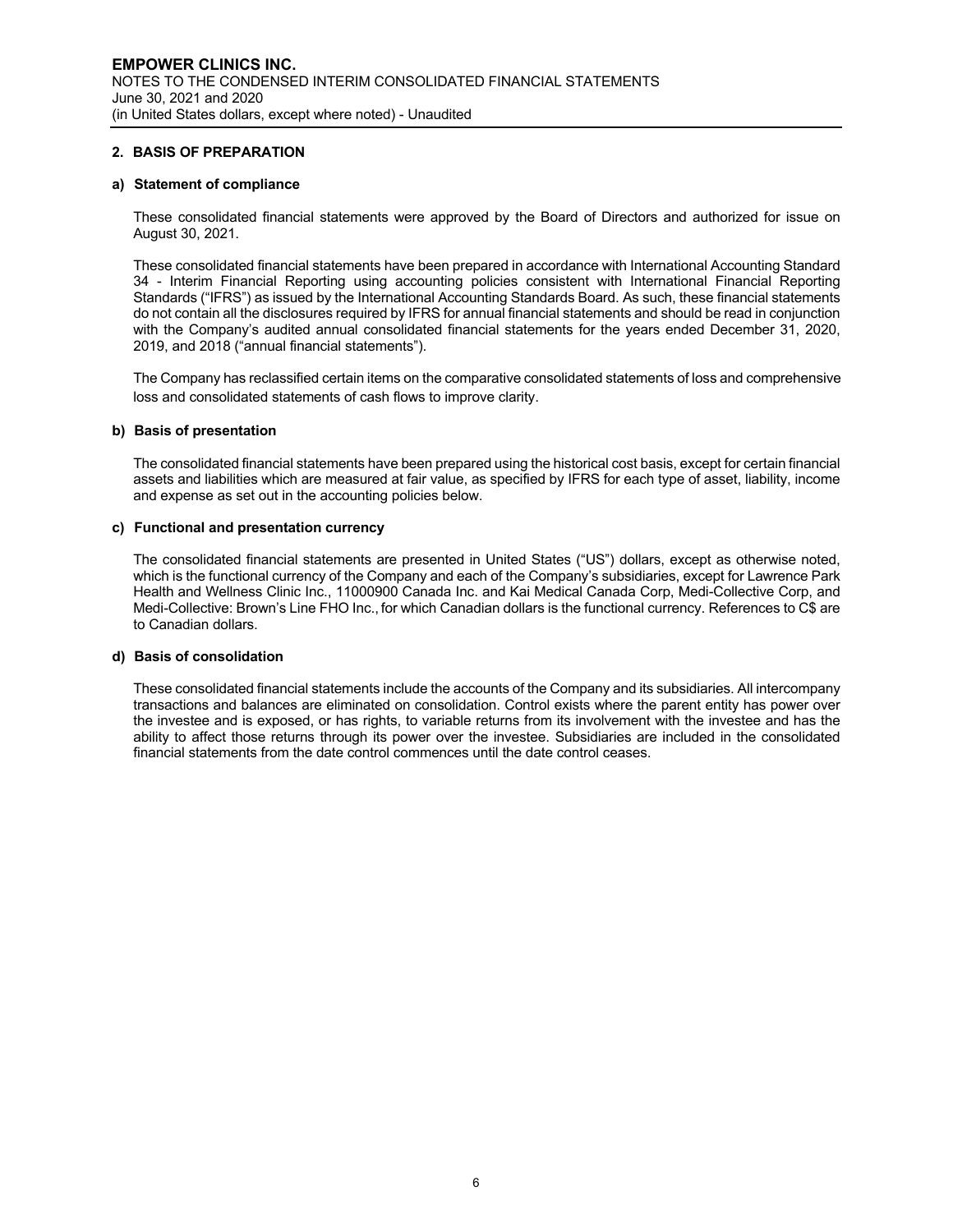# **2. BASIS OF PREPARATION (continued)**

These consolidated financial statements incorporate the accounts of the Company and the following subsidiaries:

|                                               | <b>Country of</b> | Percentage | <b>Functional</b> | <b>Principal</b>  |
|-----------------------------------------------|-------------------|------------|-------------------|-------------------|
| Name of subsidiary                            | Incorporation     | Ownership  | <b>Currency</b>   | Activity          |
| S.M.A.A.R.T. Holdings Inc.                    | <b>USA</b>        | 100%       | <b>USD</b>        | Holding company   |
| Empower Healthcare Corp.                      | Canada            | 100%       | <b>USD</b>        | Holding company   |
| Empower Healthcare Corp.                      | <b>USA</b>        | 100%       | <b>USD</b>        | Clinic operations |
| SMAART, Inc.                                  | <b>USA</b>        | 100%       | <b>USD</b>        | Holding company   |
| The Hemp and Cannabis Co. (1)                 | <b>USA</b>        | 100%       | <b>USD</b>        | Holding company   |
| THCF Access Point (1)                         | <b>USA</b>        | 100%       | <b>USD</b>        | Holding company   |
| Empower Healthcare Assets Inc. <sup>(8)</sup> | <b>USA</b>        | 100%       | <b>USD</b>        | Holding company   |
| Sun Valley Heath Holdings, LLC (2)            | <b>USA</b>        | 100%       | <b>USD</b>        | Holding company   |
| Sun Valley Health Franchising, LLC (2)        | USA               | 100%       | <b>USD</b>        | Clinic operations |
| Sun Valley Health, LLC (2)                    | <b>USA</b>        | 100%       | <b>USD</b>        | Clinic operations |
| Sun Valley Health West, LLC (2)               | <b>USA</b>        | 100%       | <b>USD</b>        | Clinic operations |
| Sun Valley Health Tucson, LLC (2)             | <b>USA</b>        | 100%       | <b>USD</b>        | Clinic operations |
| Sun Valley Health Mesa, LLC <sup>(2)</sup>    | <b>USA</b>        | 100%       | <b>USD</b>        | Clinic operations |
| Sun Valley Alternative Health Centres NV,     |                   |            |                   |                   |
| LLC <sup>(2)</sup>                            | <b>USA</b>        | 100%       | <b>USD</b>        | Clinic operations |
| Kai Medical Laboratory, LLC <sup>(3)</sup>    | <b>USA</b>        | 100%       | <b>USD</b>        | Clinic operations |
| Lawrence Park Health and Wellness Clinic      |                   |            |                   |                   |
| Inc. $(4)$                                    | Canada            | 100%       | CAD               | Clinic operations |
| 11000900 Canada Inc. (4)                      | Canada            | 100%       | CAD               | Clinic operations |
| Medi Collective Corp. (5)                     | Canada            | 100%       | CAD               | Clinic operations |
| Kai Medical Canada Corp. (6)                  | Canada            | 100%       | CAD               | Clinic operations |
| Medi-Collective: Brown's Line FHO Inc. (7)    | Canada            | 100%       | CAD               | Clinic operations |

(1) The Hemp and Cannabis Co. and THCF Access Point have been inactive since 2018.

Acquired as part of the Sun Valley acquisition on April 30, 2019. Results of operations have been presented as discontinued operations in these interim condensed consolidated financial statements (note 6).

(3) Kai Medical Laboratory, LLC was acquired on October 5, 2020 (note 4).<br>(4) Lawrence Bark Health and Wellness Clinic Ipe, and 11000000 Capada L

(4) Lawrence Park Health and Wellness Clinic Inc. and 11000900 Canada Inc. were acquired on December 31, 2020 (note 5).

(5) Medi Collective Corp. was incorporated on May 12, 2021.<br>(6) Kai Medical Canada Corp. was incorporated on June 17.

(6) Kai Medical Canada Corp. was incorporated on June 17, 2021.

 $\frac{(7)}{(8)}$  Medi-Collective: Brown's Line FHO Inc. was incorporated on June 17, 2021.

Empower Healthcare Assets Inc. was incorporated in the state of Delaware on April 16, 2019.

# **3. SIGNIFICANT ACCOUNTING POLICIES**

The accounting policies applied in the preparation of these financial statements are consistent with those applied and disclosed in note 3 to the annual consolidated financial statements except for the following:

# **Significant estimates and assumptions**

The Company's management makes judgements in the process of applying the Company's accounting policies in the preparation of its interim financial statements. In addition, the preparation of the financial statements requires that the Company's management make assumptions and estimates of effects of uncertain future events on the carrying amounts of the Company's assets and liabilities at the end of the reporting period and the reported amounts of revenues and expenses during the reporting period. Actual results may differ from those estimates as the estimation process is inherently uncertain.

Estimates are reviewed on an ongoing basis based on historical experience and other factors that are considered to be relevant under the circumstances. Revisions to estimates and the resulting effects on the carrying amounts of the Company's assets and liabilities are accounted for prospectively. The Company's interim results are not necessarily indicative of its results for a full year. The significant judgements and estimates applied in the preparation of these interim financial statements are consistent with those applied and disclosed in note 3 of the annual financial statements.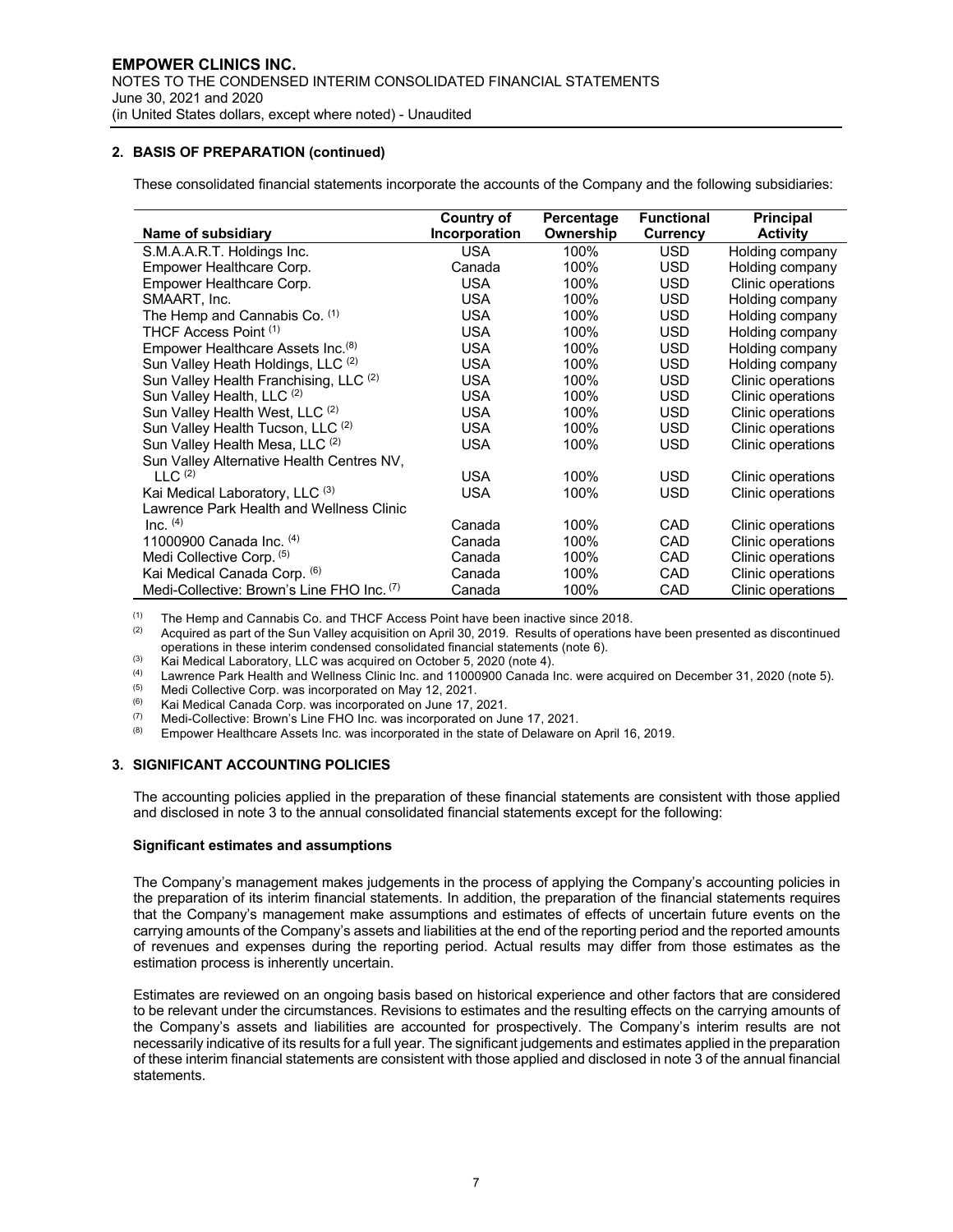# **4. ACQUISITION OF KAI MEDICAL**

On October 5, 2020, the Company acquired 100% of the membership interest of Kai Medical Laboratory, LLC ("Kai Medical"), for consideration with a fair value of \$20,050 comprised of 500,000 stock options with a fair value of \$10,025 and 500,000 warrants with a fair value of \$10,025. The options and warrants are exercisable at a price of \$0.04 (C\$0.05) and expire on October 5, 2023. The options and warrants were valued using a Black-Scholes option pricing model with the following assumptions: three year expected life, risk free rate of 0.23%, share price of \$0.03 (C\$0.04) and volatility of 119.32%.

The transaction has been accounted for as a business combination under IFRS 3 - Business Combinations.

KAI Medical Laboratory operates a high-complexity CLIA and COLA accredited laboratory that provides reliable and accurate testing solutions to hospitals, medical clinics, pharmacies, and employer groups.

The following table summarizes the final purchase price allocation:

| <b>Assets Acquired</b>                          | \$        |
|-------------------------------------------------|-----------|
| Cash                                            | 9,826     |
| Accounts receivable                             | 1,314     |
| Prepaid                                         | 8,002     |
| Property and equipment                          | 1,422,819 |
| Intangible asset                                | 245,000   |
|                                                 | 1,686,961 |
| <b>Liabilities Assumed</b>                      |           |
| Accounts payable and accrued liabilities        | 406,528   |
| Loan payable                                    | 1,139,577 |
| Lease liability                                 | 294,669   |
| Disaster Ioan                                   | 59,846    |
| PPP loan                                        | 77,028    |
| Net assets at fair value, as at October 5, 2020 | (290,687) |
|                                                 |           |
| <b>Consideration</b>                            |           |
| Fair value of 500,000 stock options issued      | 10,025    |
| Fair value of 500,000 warrants issued           | 10,025    |
| <b>Total consideration</b>                      | 20,050    |
| Goodwill                                        | 310,737   |

Accounts receivable had a fair value of \$1,314 while gross contractual accounts receivable were \$32,448 at the date of acquisition.

Property and equipment acquired included \$294,669 of right-of-use assets.

The intangible asset is comprised of the laboratory certification license which was valued at replacement cost which approximates the costs incurred by Kai Medical to acquire the laboratory certification license.

The loan payable had a principal balance of \$1,139,577, accrues interest at the prime rate plus 2% and matures on June 7, 2028. The prime rate as at October 5, 2020 was 3.25%. The loan payable's fair value was determined to be equal to its carrying value as the loan is collateralized, the borrower did not breach any of the default provisions, and the lender is an unrelated third party.

The disaster loan had a principal balance of \$150,000, accrues interest at 3.75% per annum and matures on June 24, 2040. The disaster loan was fair valued at \$59,846 using a discount rate of 13.83%.

The PPP loan had a principal balance of \$89,379, accrues interest at 1.00% per annum and matures on April 30, 2022. The PPP loan was fair valued at \$77,028 using a discount rate of 16.63%.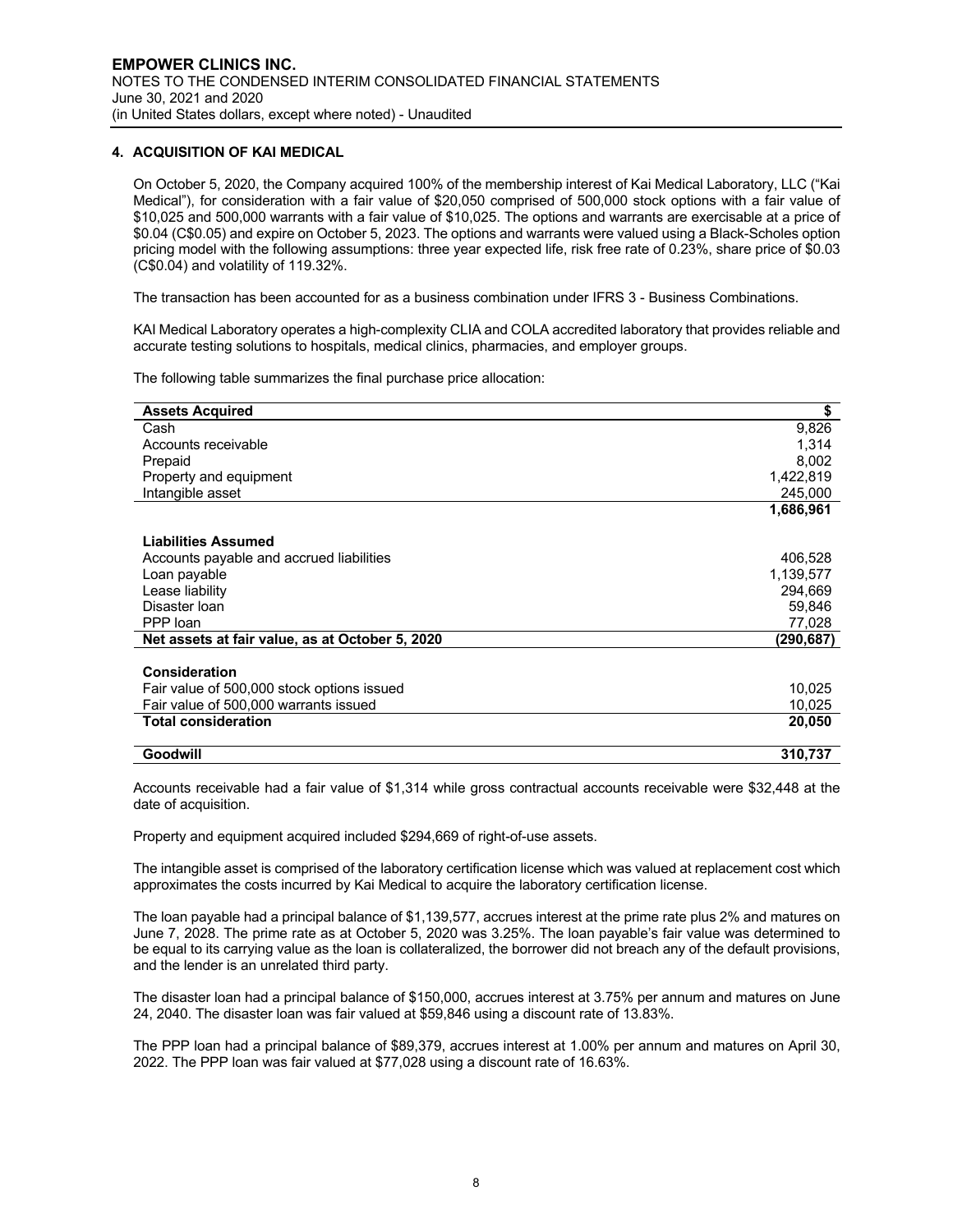# **4. ACQUISITION OF KAI MEDICAL (continued)**

The lease liability represents four leases with a fair value of \$294,669 on the date of acquisition, which is the net present value of the minimum future lease payments determined using the following assumptions:

|                                  | Lease 1            | Lease 2  | Lease 3   | Lease 4  |
|----------------------------------|--------------------|----------|-----------|----------|
| Remaining term (months)          | 20                 |          | 55        | 55       |
| Monthly payments                 | \$3,050 to \$3,250 | \$2,850  | \$2,554   | \$2,041  |
| Incremental borrowing rate       | $5.5\%$            | 5.5%     | 5.5%      | 5.5%     |
| <b>Fair value on acquisition</b> | \$60.145           | \$14,039 | \$122,536 | \$97,949 |

The goodwill generated as a result of this acquisition relates to other intangible assets that do not qualify for separate recognition.

# **5. ACQUISITION OF LAWRENCE PARK & ATKINSON**

On December 31, 2020, the Company acquired 100% ownership of Lawrence Park Health and Wellness Clinic Inc. ("Lawrence Park") and 11000900 Canada Inc. ("Atkinson", together "Lawrence Park & Atkinson" or "LP&A"). Lawrence Park & Atkinson operate para-medical clinics in the Greater Toronto Area of Ontario, Canada. The acquisition of these entities is considered one combined acquisition as the businesses carry on similar activities in Canada and are evaluated together as one business by management, so are considered one CGU from the Company's perspective.

Consideration in the transaction had a fair value of \$1,766,933 comprised of cash consideration of \$215,991, cash payable of \$58,907, up to 3,750,000 stock options with a fair value of \$344,110 and share consideration with a fair value of \$1,147,925. Share consideration consisted of the issuance of 2,564,102 common shares of the Company with a fair value of \$0.2238 (C\$0.2850) based on the stock price on December 31, 2020 and 2,564,102 common shares of the Company subject to voluntary trading restrictions imposed by a contract (and therefore no discount for lack of marketability) lasting through December 31, 2022 and having an average fair value of \$0.2238 (C\$0.2850) per share, which have the following escrow condition: 320,513 common shares to be released every three months commencing on March 31, 2021.

Pursuant to the terms of the acquisition of LP&A, the 3,750,000 stock options are subject to the following milestone issuance schedule:

- Milestone 1 1/3 exercisable after 10 new clinics are opened within 18 months of the acquisition date
- Milestone 2 1/3 exercisable after an additional 10 new clinics are opened
- Milestone 3 1/3 exercisable after a further additional 10 new clinics are opened

The stock options will have a term of five years commencing on the date of issuance and become exercisable at a price equal to the greater of (a) the volume weighted average trading price ("VWAP") for the 10 trading days prior to the achievement of Milestone 1, and (b) the greater of the closing market prices of the Empower shares on (i) the trading day prior to the date of grant of the stock options; and (ii) in the event that the shares are not publicly traded, the fair value determined by an independent appraiser. The Company used the Black-Scholes option pricing model to determine the \$344,110 fair value of the stock options with the following assumptions:

|                                   | <b>Milestone 1</b>     | <b>Milestone 2</b>     | <b>Milestone 3</b>   |
|-----------------------------------|------------------------|------------------------|----------------------|
| Milestone date                    | June 30, 2022          | December 31, 2023      | June 30, 2025        |
| Years to maturity                 | 4.00                   | 4.75                   | 5.50                 |
| Risk-free rate                    | $0.190\%$              | 0.250%                 | 0.480%               |
| Exercise price                    | C\$0,2850              | C\$0,2850              | C\$0.2850            |
| Share price                       | C\$0.2850              | C\$0,2850              | C\$0.2850            |
| Volatility                        | 108.1%                 | 108.1%                 | 108.1%               |
| Fair value per option             | C\$0,2056              | C\$0,2173              | C\$0,2273            |
| Probability                       | 90%                    | 50%                    | 25%                  |
| Fair value per option tranche (1) | \$181,634 (C\$231,256) | \$106,679 (C\$135,824) | \$55,797 (C\$71,041) |

 $<sup>(1)</sup>$  Canadian dollar amount translated using December 31, 2020 foreign exchange rate of 0.7854</sup>

The transaction has been accounted for as a business combination under IFRS 3 - Business Combinations.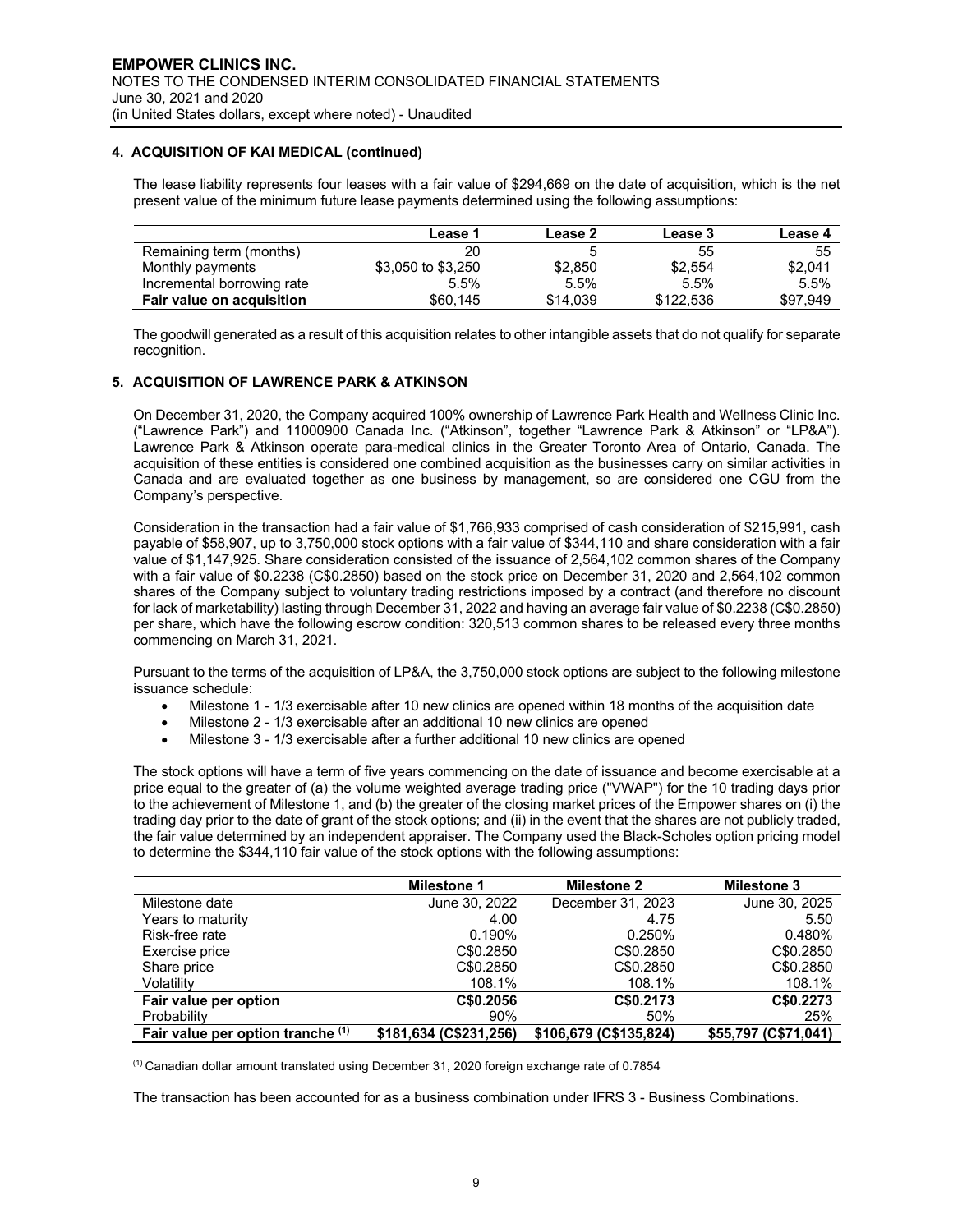# **5. ACQUISITION OF LAWRENCE PARK & ATKINSON (continued)**

The following table summarizes the final purchase price allocation:

| <b>Assets Acquired</b>                            | \$        |
|---------------------------------------------------|-----------|
| Cash and cash equivalents                         | 38,521    |
| Deposit                                           | 4,103     |
| Intangible assets                                 | 58,907    |
| Right-of-use assets                               | 39,271    |
|                                                   | 140,802   |
| <b>Liabilities Assumed</b>                        |           |
| Accounts payable and accrued liabilities          | 54,396    |
| Lease liability                                   | 45,595    |
| Loans payable                                     | 45,287    |
| Net assets at fair value, as at December 31, 2020 | (4, 476)  |
| <b>Consideration</b>                              |           |
| Cash consideration                                | 215,991   |
| Cash consideration - withheld                     | 58,907    |
| Stock options                                     | 344,110   |
| Share consideration                               | 1,147,925 |
| <b>Total Consideration</b>                        | 1,766,933 |
| Goodwill                                          | 1,771,409 |

The intangible assets are comprised of the trade name with a fair value of \$43,198 and customer relationships with a fair value of \$15,709. The fair value of the trade name was determined using the relief from royalty method and the fair value of the customer relationships was determined using a discounted cash flow analysis. The key assumptions used in the cash flow projection related to the trade name include: (1) a discount rate of 20.5%; (2) revenue growth rates of 3.1% - 35%; (3) royalty rate of 1%; (4) discount rate of 20.5% and (5) terminal revenue growth of 2% per year. The key assumptions used in the cash flow projection related to the customer relationships include (1) customer growth rate of 2%; (2) customer retention rates of 55% and discount rate of 22.5%.

The lease liability represents one lease with a fair value of \$45,595 on the date of acquisition, which is the net present value of the minimum future lease payments determined using the following assumptions: (1) remaining number of payments - 13; (2) rent payment - \$3,631; and (3) incremental borrowing rate - 4.04%.

The loans payable balance at acquisition consists of two CEBA loans with a two-year term to maturity that have a fair value of \$45,287. The fair value was determine using a discounted cash flow analysis with a discount rate of 10.2%.

The goodwill generated as a result of this acquisition relates to other intangible assets that do not qualify for separate recognition.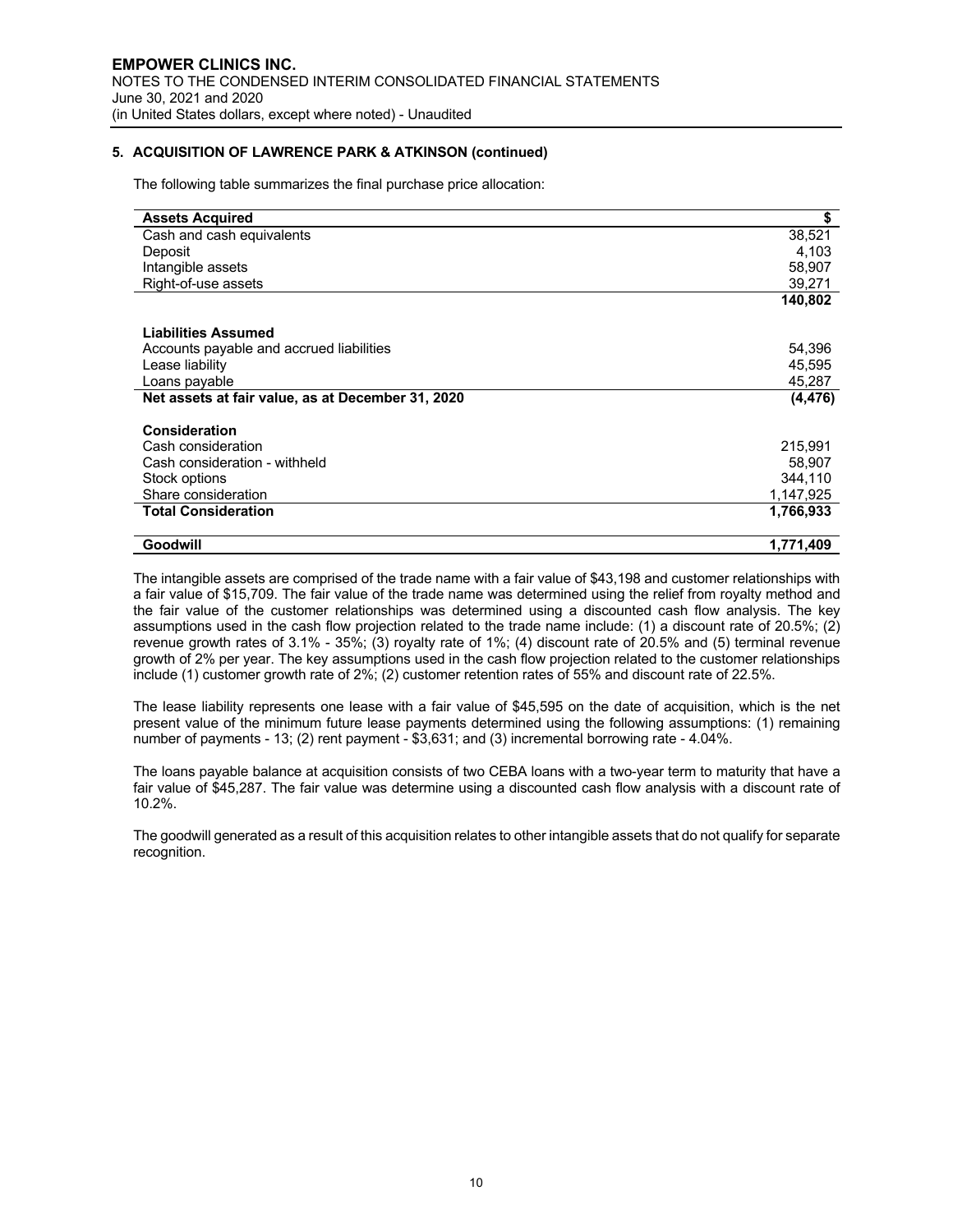# **6. DISCONTINUED OPERATIONS – SUN VALLEY**

On July 21, 2021, the Company entered into a non-binding agreement for the sale of 100% of the Company's interest in Sun Valley (note 23).

The total consideration to be received by the Company is valued at \$1,000,000 and to be settled by the equivalent number of the Company's common shares divided by the United States dollar equivalent (based on the Bank of Canada daily exchange rate) of the volume weighted average trading price of the Shares on the CSE for the 10 trading days ending on the date that is two business days prior to the date of closing of the acquisition.

The following table summarize the asset and liabilities classified as held for sale related to the discontinued operations of Sun Valley.

|                                          | June 30, 2021 |
|------------------------------------------|---------------|
|                                          |               |
| Cash                                     | 5,552         |
| Accounts receivable                      | 12,000        |
| Prepaid                                  | 2,343         |
| Property and equipment                   | 95,126        |
| Asset classified as held for sale        | 115.021       |
| Accounts payable and accrued liabilities | (44, 845)     |
| Lease liability                          | (70, 255)     |
| Liabilities classified as held for sale  | (115, 100)    |

The discontinued operations include the income (losses) during the period for the three and six months ended June 30, 2021 and 2020.

|                                                  |               | Three months ended |                      | Six months ended |
|--------------------------------------------------|---------------|--------------------|----------------------|------------------|
|                                                  | June 30, 2021 | June 30, 2020      | <b>June 30, 2021</b> | June 30, 2020    |
| Total revenues                                   | 32.374        | 838.101            | 121.668              | 1.576.281        |
| Total direct costs                               | 2.101         | 222.348            | 3,786                | 444.607          |
|                                                  | 30,273        | 615.753            | 117,882              | 1,131,674        |
| Operating expenses<br>Impairment of property and | 163,968       | 434.031            | 475,445              | 823.920          |
| equipment                                        |               |                    | 18,728               |                  |
| Legal and professional fees                      | 9.838         | 21.091             | 14.654               | 23,860           |
| Interest expense                                 | 3.391         | 4.217              | 5.816                | 9.011            |
| Depreciation expense                             | 20,187        | 51.068             | 60,114               | 101,691          |
| Gain on lease termination                        |               |                    | (4, 471)             |                  |
| Net (loss) income from                           |               |                    |                      |                  |
| discontinued operations                          | (167,111)     | 105.346            | (452,404)            | 173,192          |

The cash flow associated with the discontinued operations for the three and six months ended June 30, 2021 and 2020 were as follows:

|                                     |               | Three months ended |               | Six months ended |
|-------------------------------------|---------------|--------------------|---------------|------------------|
|                                     | June 30, 2021 | June 30, 2020      | June 30, 2021 | June 30, 2020    |
| Net (loss) income from discontinued |               |                    |               |                  |
| operations                          | (167,111)     | 105.346            | (452, 404)    | 173,192          |
| Depreciation expense                | 20,187        | 51.068             | 60.114        | 101,691          |
| Operating expenses                  |               |                    | 18,728        |                  |
| Interest expense                    | 3.391         | 4.217              | 5,816         | 9,011            |
| Gain on lease termination           |               |                    | (4, 471)      |                  |
| Net cash (used in) provided by      |               |                    |               |                  |
| discontinued operations             | (143,533)     | 160,631            | (372,217)     | 283.894          |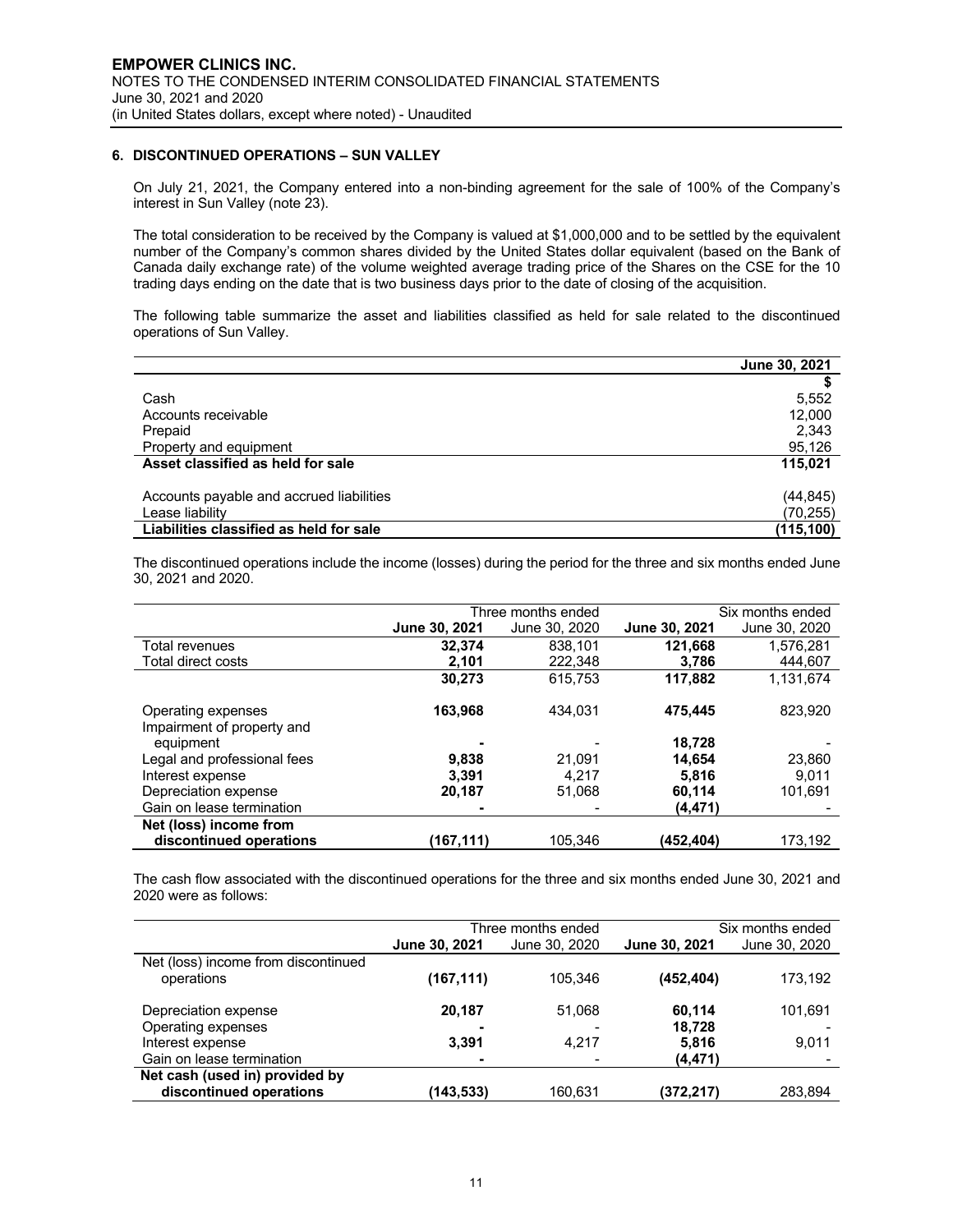# **7. ACCOUNTS RECEIVABLE**

The Company had the following in accounts receivable at June 30, 2021 and December 31, 2020:

|                        | <b>June 30,</b><br>2021 | December 31,<br>2020 |
|------------------------|-------------------------|----------------------|
|                        |                         |                      |
| Trade receivables, net | 255,569                 | 245,891              |
| <b>GST</b> receivable  | 136,443                 | 18,975               |
|                        | 392.012                 | 264,866              |

The Company estimates a provision for lifetime expected credit losses for receivables aged greater than 91 days. As at June 30, 2021, the Company had \$nil (December 31, 2020 - \$nil) recorded as a provision for expected credit losses.

#### **8. PROPERTY AND EQUIPMENT**

A continuity of property and equipment is as follows:

|                                 | Right-of-  | <b>Furniture</b> |              |                |                          |            |
|---------------------------------|------------|------------------|--------------|----------------|--------------------------|------------|
|                                 | use        | and              | Leasehold    | <b>Testing</b> | Asset under              |            |
|                                 | assets     | equipment        | improvements | equipment      | <b>Construction</b>      | Total      |
|                                 | \$         | \$               | \$           |                | \$                       | \$         |
| Cost                            |            |                  |              |                |                          |            |
| Balance, December 31, 2019      | 857,083    | 36,780           | 91,858       |                |                          | 985,721    |
| Acquisition of Kai Medical      | 294,669    | 114,000          | 86,000       | 928,149        |                          | 1,422,818  |
| Acquisition of LP&A             | 39,271     |                  |              |                |                          | 39,271     |
| Additions                       |            | 3,495            |              |                |                          | 3,495      |
| <b>Disposals</b>                | (402, 533) |                  |              |                |                          | (402, 533) |
| Balance, December 31, 2020      | 788,490    | 154,275          | 177,858      | 928,149        | $\overline{\phantom{a}}$ | 2,048,772  |
| Additions                       | 729,378    | 17,127           | 72,402       |                | 656,384                  | 1,475,291  |
| <b>Disposals</b>                | (209,070)  | (15, 180)        | (32,086)     |                |                          | (256, 336) |
| Foreign exchange gain           | 1,071      | 99               |              |                |                          | 1,170      |
| Transferred to assets held for  |            |                  |              |                |                          |            |
| sale                            | (296, 657) | (37, 593)        | (108,760)    |                |                          | (443, 010) |
| <b>Balance, June 30, 2021</b>   | 1,013,212  | 118,728          | 109,414      | 928,149        | 656,384                  | 2,825,887  |
|                                 |            |                  |              |                |                          |            |
| <b>Accumulated depreciation</b> |            |                  |              |                |                          |            |
| Balance, December 31, 2019      | (147, 195) | (7, 179)         | (33, 924)    |                |                          | (188, 298) |
| Depreciation                    | (222, 910) | (35, 776)        | (40, 881)    | (29,005)       |                          | (328, 572) |
| <b>Disposals</b>                | 58,145     |                  |              |                |                          | 58,145     |
| Balance, December 31, 2020      | (311,960)  | (42, 955)        | (74, 805)    | (29,005)       | ٠                        | (458, 725) |
| Depreciation                    | (136, 501) | (54, 248)        | (35, 191)    | (58,009)       |                          | (283, 949) |
| <b>Disposals</b>                | 110,737    | 15,180           | 32,086       |                |                          | 158,003    |
| Transferred to assets held for  |            |                  |              |                |                          |            |
| sale                            | 232,308    | 27,717           | 87,859       |                |                          | 347,884    |
| <b>Balance, June 30, 2021</b>   | (105, 416) | (54, 306)        | 9,949        | (87, 014)      |                          | (236, 787) |
|                                 |            |                  |              |                |                          |            |
| <b>Carrying amount</b>          |            |                  |              |                |                          |            |
| Balance, December 31, 2020      | 476,530    | 111,320          | 103,053      | 899,144        |                          | 1,590,047  |
| <b>Balance, June 30, 2021</b>   | 907,796    | 64.422           | 119,363      | 841,135        | 656.384                  | 2,589,100  |

As a result of the closure of Sun Valley clinics during the six months ended June 30, 2021, the Company disposed of right of use assets with cost of \$134,887 and accumulated depreciation of \$81,662. Sun Valley clinic closures also resulted in disposals in furniture and equipment and leasehold improvements for the six months ended June 30, 2021 with cost of \$47,266 and accumulated depreciation of \$28,538.

As a result of the non-binding agreement entered into on July 21, 2021 for the sale of 100% of the Company's interest in Sun Valley (note 6 and 23), the Company transferred right of use assets with cost of \$296,657 and accumulated depreciation of \$232,308, furniture and equipment with cost of \$37,593 and accumulated depreciation of \$27,717 and leasehold improvements with cost of \$108,760 and accumulated depreciation of \$87,859 to assets held for sale.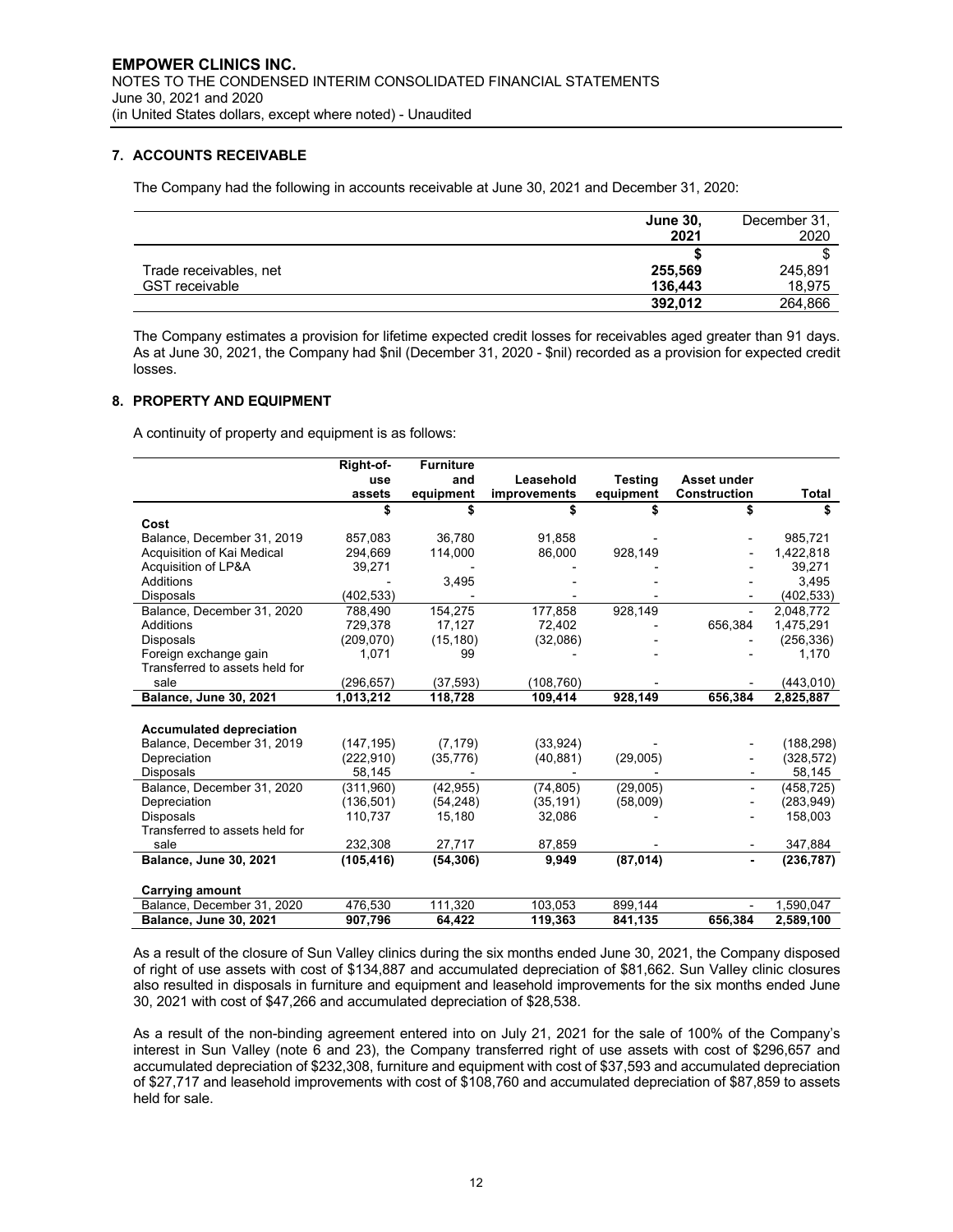# **8. PROPERTY AND EQUIPMENT (continued)**

On April 1, 2021, the Company amended the terms of its lease agreement for the Kai Medical testing laboratory. As a result of the amendment, the Company derecognized the right-of-use asset with cost of \$74,183 and accumulated depreciation of \$29,075; these amounts are included in disposals of right-of-use assets. The Company recorded the right-of-use asset for the amended lease term and payments discounted at a rate of 6% per annum in the amount of \$511,951.

Additions to right-of-use assets includes \$217,427 for a lease entered into on May 15, 2021, which represents the future lease payments discounted at a rate of 6% per annum.

During the year ended December 31, 2020, the Company defaulted on the right-of-use CBD extraction facility and as a result, derecognized the right of use asset with a cost of \$402,533 and accumulated depreciation of \$58,145. The Company recognized a gain on lease termination of \$14,049. Included in accounts payable and accrued liabilities is \$15,533 in accrued unpaid rent for three months where the Company still had possession of the facility.

#### **9. INTANGIBLE ASSETS**

A continuity of intangible assets for the year ended December 31, 2020 and the six months ended June 30, 2021 is as follows:

|                                 |                | Brands,<br>trademarks, |                   |                 |            |
|---------------------------------|----------------|------------------------|-------------------|-----------------|------------|
|                                 |                | licenses               |                   |                 |            |
|                                 | <b>Patient</b> | and domain             | <b>Management</b> |                 |            |
|                                 | records        | names                  | software          | <b>Software</b> | Total      |
|                                 |                |                        |                   |                 |            |
| Cost                            |                |                        |                   |                 |            |
| Balance, December 31, 2019      | 389,580        | 263,695                | 51,100            |                 | 704,375    |
| Additions                       |                |                        |                   | 138,855         | 138,855    |
| Acquisition of Kai Medical      |                | 245,000                |                   |                 | 245.000    |
| Acquisition of LP&A             | 58,907         |                        |                   |                 | 58,907     |
| Impairment                      | (69,724)       | (131,996)              |                   | (138,855)       | (340,575)  |
| Balance, December 31, 2020      | 378,763        | 376,699                | 51,100            |                 | 806,562    |
| Foreign exchange gain           | 1,446          |                        |                   |                 | 1,446      |
| <b>Balance, June 30, 2021</b>   | 380,209        | 376,699                | 51,100            |                 | 808,008    |
|                                 |                |                        |                   |                 |            |
| <b>Accumulated amortization</b> |                |                        |                   |                 |            |
| Balance, December 31, 2019      | (299,935)      | (98, 700)              | (51, 100)         |                 | (449,735)  |
| Amortization                    | (19, 921)      | (32,999)               |                   |                 | (52,920)   |
| Balance, December 31, 2020      | (319, 856)     | (131,699)              | (51, 100)         |                 | (502, 655) |
| Amortization                    | (5,891)        | (24,500)               |                   |                 | (30, 391)  |
| <b>Balance, June 30, 2021</b>   | (325,747)      | (156,199)              | (51, 100)         |                 | (533,046)  |
| <b>Carrying amount</b>          |                |                        |                   |                 |            |
| Balance, December 31, 2020      | 58,907         | 245,000                |                   |                 | 303,907    |
| <b>Balance, June 30, 2021</b>   | 54,462         | 220,500                | $\blacksquare$    |                 | 274,962    |

#### **10.ACCOUNTS PAYABLE AND ACCRUED LIABILITIES**

|                                                  | <b>June 30,</b> | December 31. |
|--------------------------------------------------|-----------------|--------------|
|                                                  | 2021            | 2020         |
|                                                  |                 |              |
| Trade payables and accrued liabilities (note 18) | 1.981.599       | 1,920,840    |
| <b>Payroll liabilities</b>                       | 1.480.176       | 1,521,885    |
|                                                  | 3,461,775       | 3,442,725    |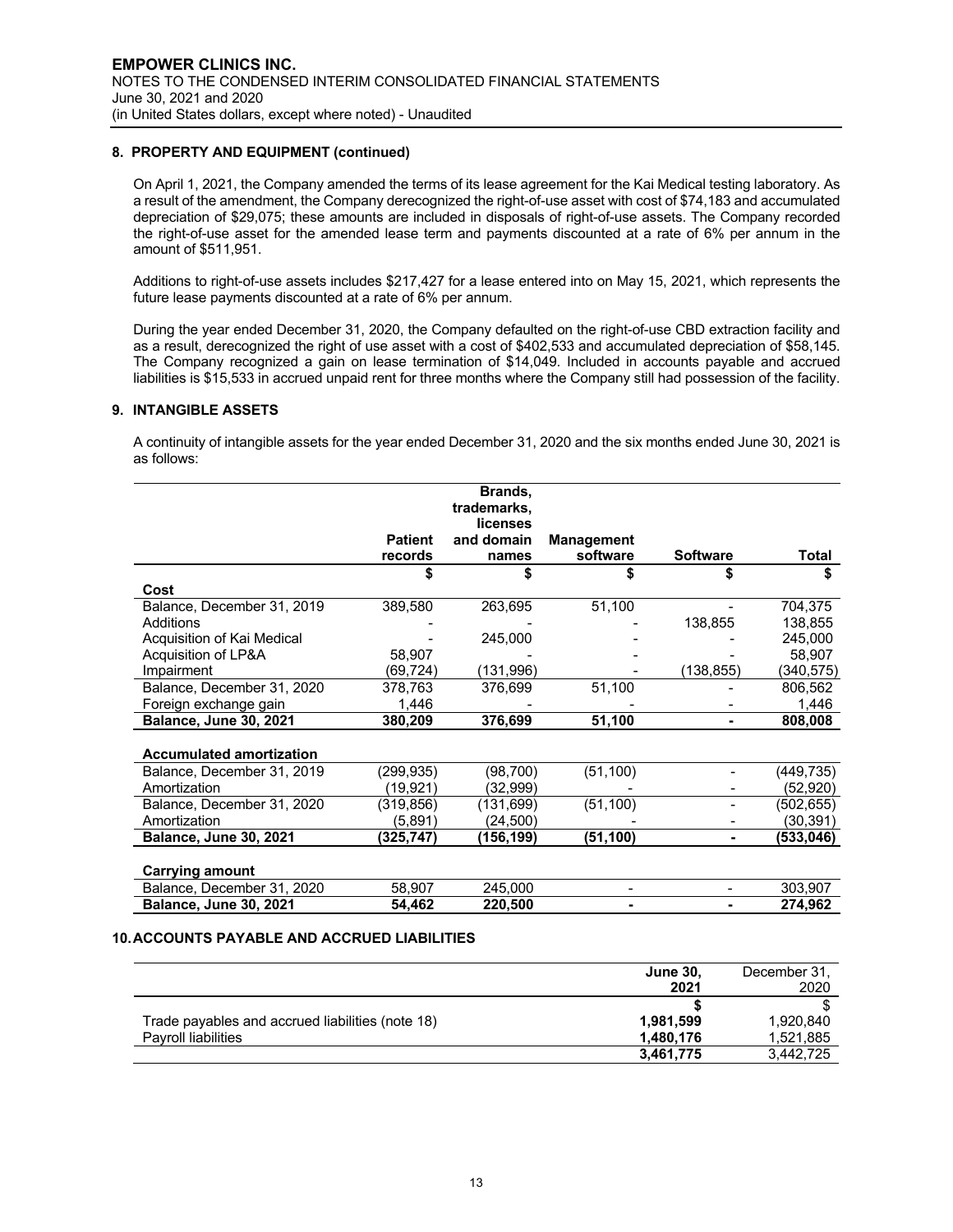# **11.LOANS PAYABLE**

|                                        | <b>June 30,</b> | December 31. |
|----------------------------------------|-----------------|--------------|
|                                        | 2021            | 2020         |
|                                        |                 |              |
| Balance, beginning of period           | 2,132,227       | 761.711      |
| Acquisition of Kai Medical             |                 | 1.276.449    |
| Acquisition of Lawrence Park           |                 | 27,172       |
| Acquisition of 11000900 Canada Ltd.    |                 | 18.115       |
| CEBA loan                              |                 | 31.417       |
| PPP loan addition                      | 49.942          |              |
| Accretion expense                      | 10.610          | 1.345        |
| Interest expense                       | 19,067          | 60.397       |
| Repayment                              | (910,604)       | (44, 379)    |
| Unrealized foreign exchange loss       | 4,495           |              |
| Balance, end of period                 | 1,305,737       | 2,132,227    |
| Less: Current portion of loans payable | 122,669         | 992,070      |
| Non-current portion of loans payable   | 1,183,068       | 1.140.157    |

Loans payable as at December 31, 2019 consisted only of a loan with Bayview Equities Ltd. (the "Secured Party") with a principal amount of \$550,000. The balance as at December 31, 2019 and December 2018 reflects the principal plus accrued interest to date. The loan bears interest at 6% per annum and is due upon demand. The loan is secured by a grant to the Secured Party of a security interest in all the assets of EHC. On January 11, 2021, the Company repaid the principal and accrued interest of \$258,293 totalling \$808,293.

On May 27, 2020, the Company received a Canada Emergency Business Account ("CEBA") loan in the amount of \$31,417 (C\$40,000). The loan is interest free until January 1, 2023, at which time accrues interest at a rate of 5% per annum, payable monthly on the last day of each month. The loan has a possibility of forgiveness of 33% if it is repaid on or before December 31, 2022.

On October 5, 2020, through the acquisition of Kai Medical, the Company assumed three secured loans with a total fair value of \$1,276,449 (note 4). The total accretion expense and interest expense applicable to the Kai loans payable was \$7,399 and \$18,293, respectively (year ended December 31, 2020 - \$13,284 and \$1,345, respectively).

On December 31, 2020, through the acquisition of LP&A, the Company assumed two CEBA loans with a fair value of \$27,172 (C\$34,595) and \$18,115 (C\$23,064) and amounts due at maturity of C\$60,000 and C\$40,000, respectively. The loans are interest free until January 1, 2023, at which time interest accrues at a rate of 5% per annum, payable monthly on the last day of each month. The loans have a possibility of forgiveness of 33% of each loan if they are repaid on or before December 31, 2022. The loans were discounted using an annual rate of 3.21% and the fair value reflects an estimate that the amount will be repaid prior to December 31, 2022. Accretion expense recorded on these loans for the three and six months ended June 30, 2021 was \$2,351.

On March 31, 2021, through its subsidiary Kai Medical, the Company entered into a loan agreement for \$86,378 with the US Small Business Administration issued under the CARES Act program: "Paycheck Protection Program" (the "PPP loan"). The loan bears interest at 1% per annum and matures on March 31, 2026. The loan was discounted at an estimated market rate of 16.63% recorded at its present value of \$49,942. As a result, \$36,436 was recorded as government grant income and is included in other income for the three and six months ended June 30, 2021. Accretion expense and interest expense recorded on this loan for the three and six months ended June 30, 2021 was \$860 and \$144, respectively.

During the six months ended June 30, 2021, the Company made scheduled payments on loans payable of \$102,311 (2020 - \$nil)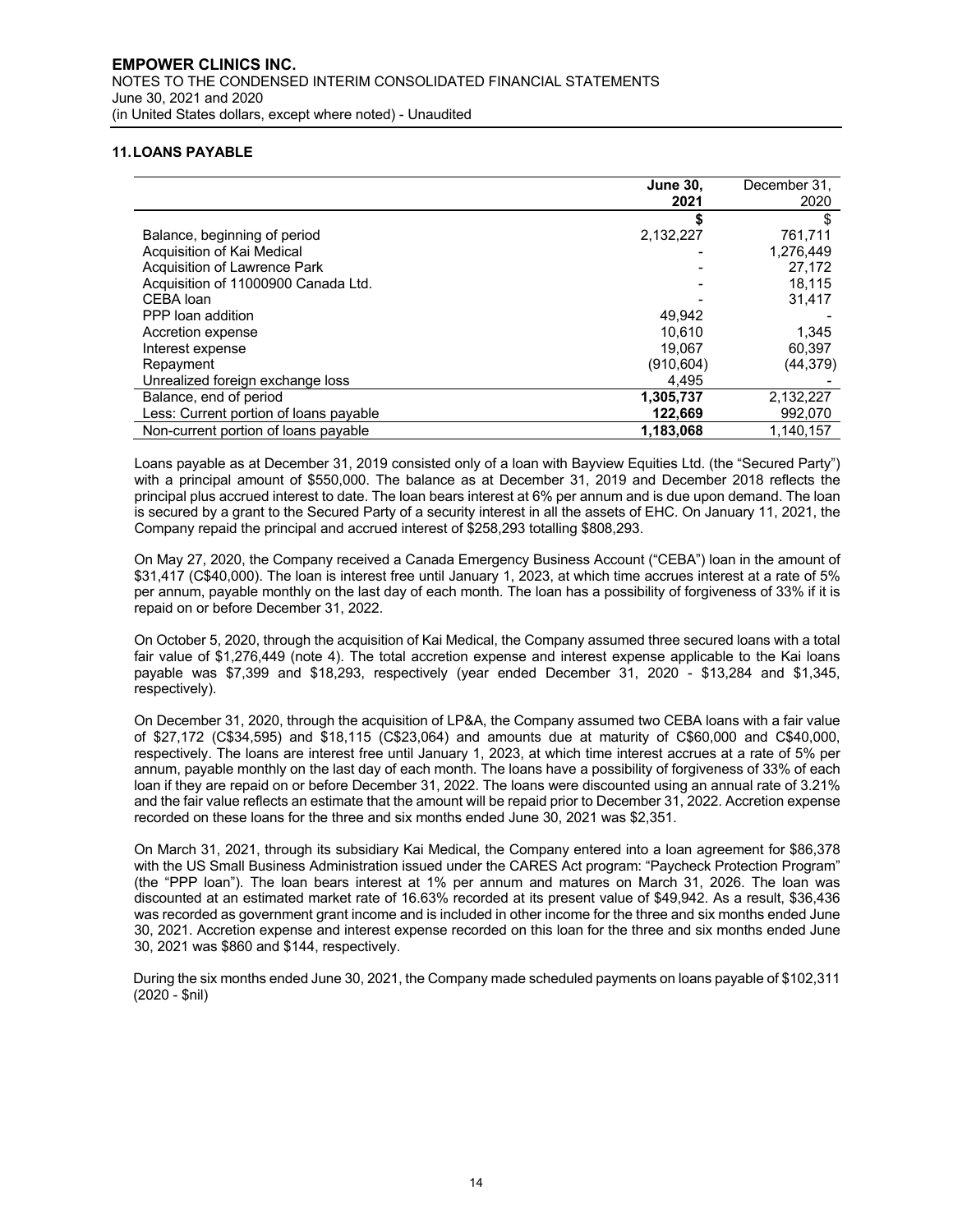# **12.NOTES PAYABLE**

|                                        | <b>June 30,</b> | December 31. |
|----------------------------------------|-----------------|--------------|
|                                        | 2021            | 2020         |
|                                        |                 |              |
| Balance, beginning of period           | 708,361         | 969,891      |
| Settled in shares (a)(b)               |                 | (148,745)    |
| Repayment (b)(c)                       | (553,324)       | (197,862)    |
| Realized foreign exchange (gain) loss  | (1,524)         | 4.918        |
| Unrealized foreign exchange loss       | 3,786           | 6,304        |
| Accretion expense                      |                 | 13,110       |
| Interest expense                       | 9.503           | 60,745       |
| Balance, end of period                 | 166.802         | 708.361      |
| Less: Current portion of notes payable | 166.802         | 708,361      |
| Non-current portion of notes payable   |                 |              |

a) On April 30, 2019, the Company issued a promissory note payable in the amount of \$125,000. The promissory note was due July 31, 2019 and bears interest at a rate of 4% per annum. The Company was in default and extended the maturity date to August 31, 2020. The default resulted in a penalty of \$15,000 if the loan was not repaid in full by July 31, 2019 and an additional \$15,000 if the loan was not paid in full by August 31, 2019. On July 15, 2020, the Company settled the promissory note in 4,100,634 units in the private placement on the same date. The note had a carrying amount of \$148,745 which represented the principal plus interest and \$30,000 of late payment penalties. The Company recorded a loss on debt settlement of \$2,380 which is included in general and administrative expense.

- b) On October 1, 2019, the Company issued a promissory note payable in the amount of \$188,765 (C\$250,000). The promissory note payable was due April 1, 2020, and bears interest at 10% per annum. Pursuant to the issuance of the note payable the Company incurred transaction costs including an administrative charge of \$18,876 (C\$25,000) and an obligation to issue 150,000 common shares of the Company with a fair value of \$6,811 which was been recorded as shares to be issued on the consolidated statements of changes in equity. The note payable has been recognized at amortized cost of \$163,093 (C\$216,000). On May 20, 2020, the Company issued a total of 844,444 common shares of which 694,444 were to settle an administrative charge of \$18,876 (C\$25,000) and the remaining 150,000 common shares were to settle the obligation to issue shares. The Company repaid the principal of \$250,000 on December 11, 2020. As at December 31, 2020, the Company had a balance owing of \$22,944 for accrued interest. The interest was repaid on January 11, 2021.
- c) On February 23, 2021, the Company repaid a promissory note with a principal of \$437,985 and accrued interest of \$92,395.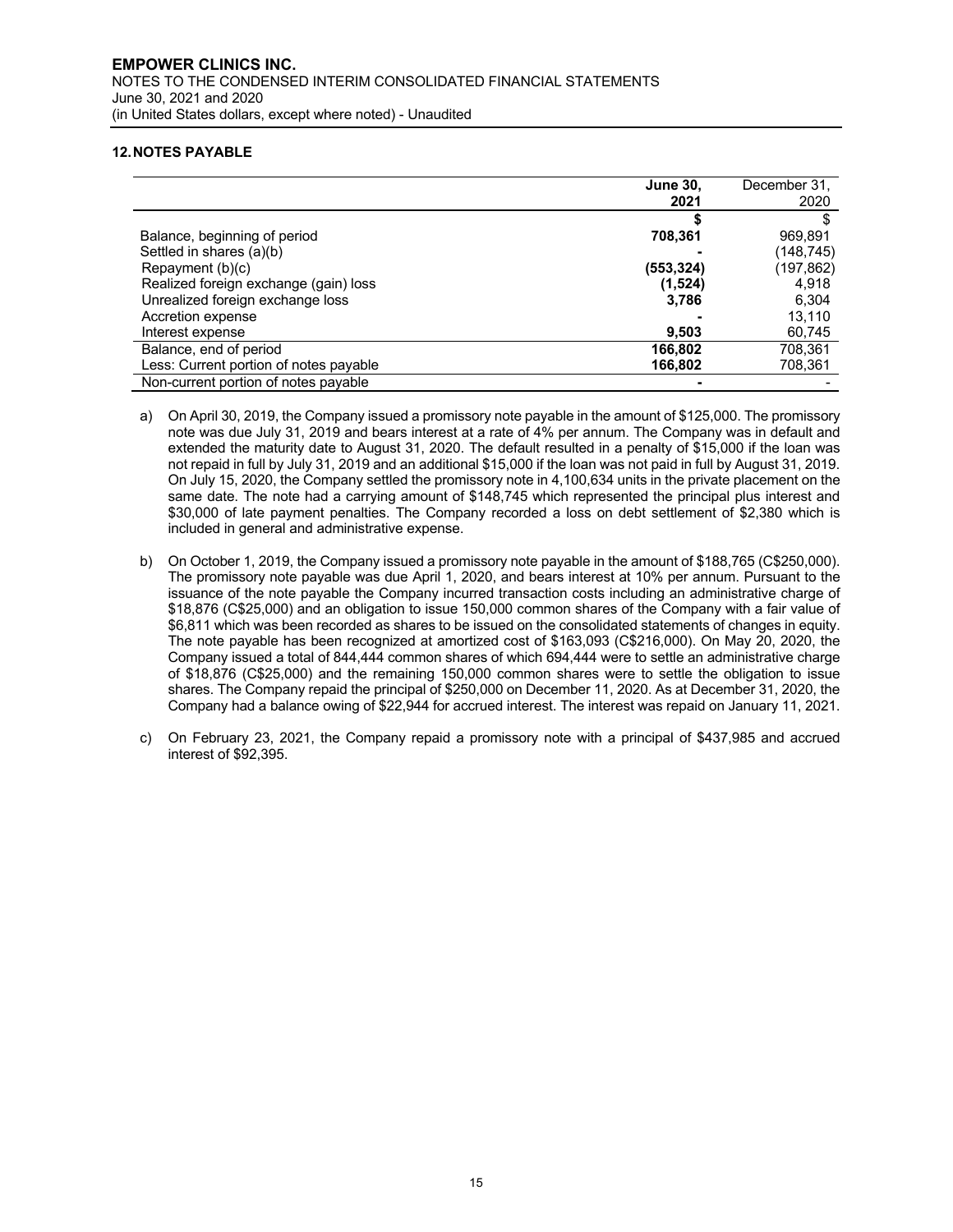# **13.LEASE LIABILITY**

|                               | <b>Empower</b><br>clinics | <b>Sun</b><br>Valley<br>clinics | <b>CBD</b><br>extraction<br>facility | Kai<br><b>Medical</b> | <b>Lawrence</b><br>Park &<br><b>Atkinson</b> | Medi-<br><b>Collective</b> | Total      |
|-------------------------------|---------------------------|---------------------------------|--------------------------------------|-----------------------|----------------------------------------------|----------------------------|------------|
|                               | \$                        | \$                              | \$                                   | \$                    | \$                                           | \$                         | \$         |
| Balance, December 31,         |                           |                                 |                                      |                       |                                              |                            |            |
| 2019                          | 14,761                    | 332,150                         | 387,985                              |                       |                                              |                            | 734,896    |
| Acquisition of Kai Medical    |                           |                                 |                                      | 294,669               |                                              |                            | 294,669    |
| Acquisition of LP&A           |                           |                                 |                                      |                       | 45,595                                       |                            | 45,595     |
| Interest expense              | 568                       | 15,669                          | 11,103                               | 3,969                 |                                              |                            | 31,309     |
| Payments                      | (12, 270)                 | (173, 139)                      | (15, 405)                            | (25, 586)             |                                              |                            | (226, 400) |
| Termination of leases         |                           |                                 | (383,683)                            |                       |                                              |                            | (383,683)  |
| Balance, December 31,         |                           |                                 |                                      |                       |                                              |                            |            |
| 2020                          | 3,059                     | 174,680                         |                                      | 273,052               | 45,595                                       |                            | 496,386    |
| Addition                      |                           |                                 |                                      | 511,951               |                                              | 217,427                    | 729,378    |
| Interest expense              | 31                        | 3,610                           |                                      | 14,540                | 1,134                                        | 2,173                      | 21,488     |
| Payments                      | (3,090)                   | (50, 339)                       |                                      | (64,003)              | (22, 246)                                    | (3,963)                    | (143, 641) |
| <b>Termination of leases</b>  |                           | (57, 696)                       |                                      | (46, 260)             |                                              |                            | (103, 956) |
| Lease liabilities classified  |                           |                                 |                                      |                       |                                              |                            |            |
| as held for sale              |                           | (70, 255)                       |                                      |                       |                                              |                            | (70, 255)  |
| Foreign exchange              |                           |                                 |                                      |                       | 1,116                                        |                            | 1,116      |
| <b>Balance, June 30, 2021</b> |                           |                                 |                                      | 689,280               | 25,599                                       | 215,637                    | 930,516    |
| Less: current portion of      |                           |                                 |                                      |                       |                                              |                            |            |
| lease liability               |                           |                                 |                                      | 103,646               | 25,599                                       | 38,873                     | 168,118    |
| Lease liability               |                           |                                 |                                      | 585,634               |                                              | 176,764                    | 762,398    |

On April 1, 2021, the Company amended the terms of its lease agreement for the Kai Medical testing laboratory to extend the term to August 31, 2027 and doubled the space that it occupied. As a result of the amendment, the Company disposed of right-of-use assets with cost of \$74,183 and accumulated depreciation of \$29,075 and extinguished the lease liability with a carrying amount of \$46,260. The Company recorded a gain on extinguishment of \$1,152. The lease liability were re-measured to be \$511,951 on the modification date by discounting the amended future lease payments at a rate of 6% per annum.

As a result of the closure of Sun Valley clinics during the six months ended June 30, 2021, the Company disposed of right of use assets with cost of \$134,887 and accumulated depreciation of \$81,662 and extinguished the lease liability with a carrying amount of \$57,696. The Company recorded a gain on extinguishment of \$4,471 which has been included in net loss from discontinued operations.

On May 15, 2021 the Company entered into a new lease agreement for its subsidiary Medi-Collective: Brown's Line FHO Inc. The Company recorded a lease liability of \$217,427, which represents the future lease payments discounted at a rate of 6% per annum.

The Company defaulted on the right-of-use CBD extraction facility and as a result, derecognized the right-of-use asset associated with the CBD extraction facility (note 8). As a result, the Company extinguished the associated lease liability of \$383,683.

During the six months ended June 30, 2021, the Company recognized an expense of \$24,753 (June 30, 2020 - \$31,662) with respect to short-term and low value leases.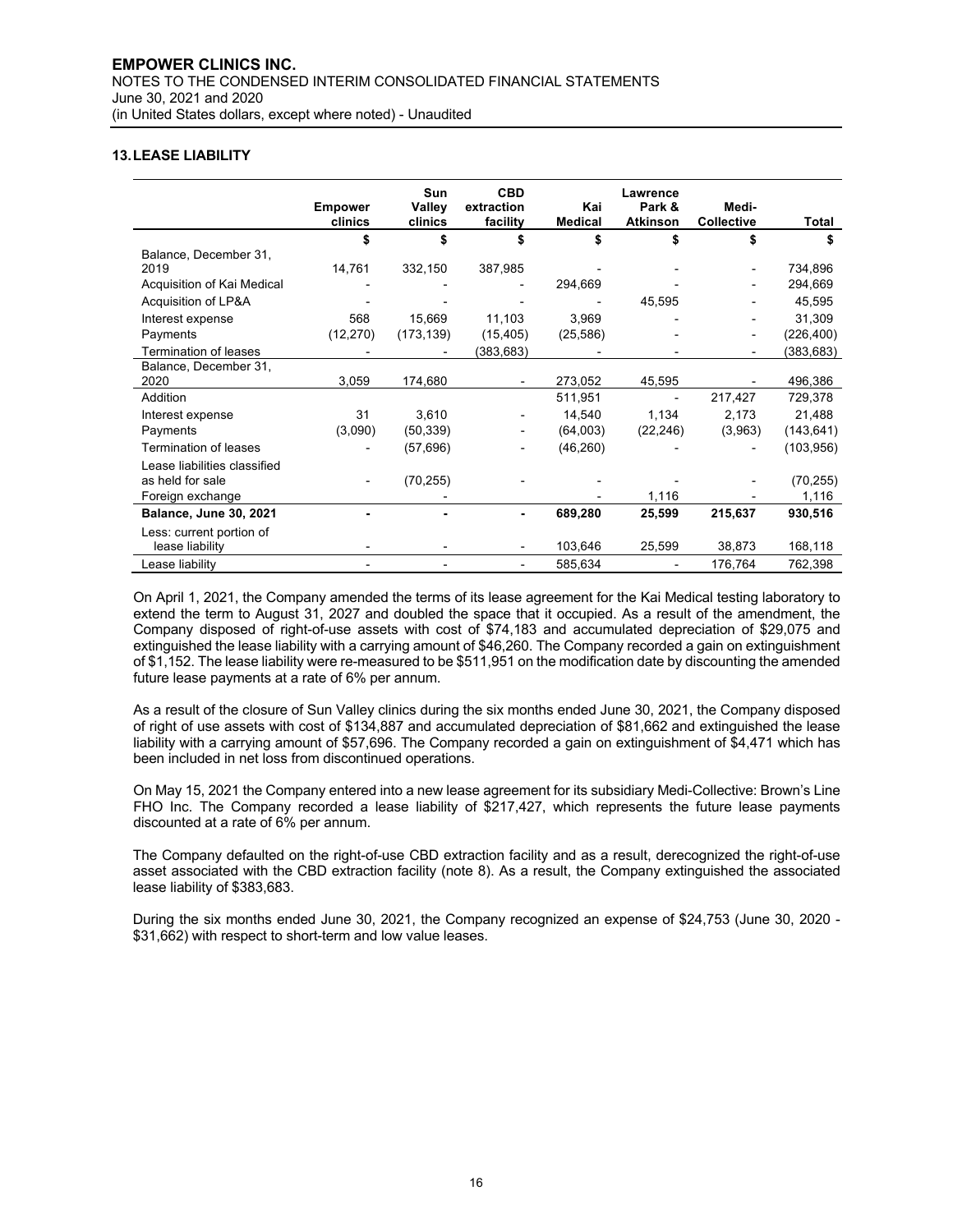# **14.WARRANT LIABILITY**

The warrants are classified as a financial instrument under the principles of IFRS 9, as the exercise price is in Canadian dollars while the functional currency of the Company is the US dollar. Accordingly, warrants are remeasured to fair value at each reporting date with the change in fair value charged to change in fair value of warrant liability in the consolidated statement of loss and comprehensive loss.

|                                                   | Weighted<br>average                        |                      | Warrant        |
|---------------------------------------------------|--------------------------------------------|----------------------|----------------|
|                                                   | <b>Exercise Price</b><br>(C <sub>5</sub> ) | <b>Warrants</b><br># | Liability      |
| As at December 31, 2019                           |                                            | 46,257,289           | 106.312        |
| Issued                                            | C\$0.12                                    | 69.400.524           | 1,061,738      |
| Exercised                                         | C\$0.13                                    | (49,800,176)         | (5,341,149)    |
| Expired                                           | C\$0.39                                    | (11,642,185)         |                |
| Loss on change in fair value of warrant liability |                                            |                      | 11,886,796     |
| As at December 31, 2020                           |                                            | 54.215.452           | 7.713.697      |
| Issued                                            | C\$0.12                                    | 2.110.000            | 116.761        |
| Exercised                                         | C\$0.13                                    | (42, 725, 547)       | (24, 746, 846) |
| Expired                                           | C\$0.16                                    | (290,000)            |                |
| Loss on change in fair value of warrant liability |                                            |                      | 22,842,813     |
| As at June 30, 2021                               |                                            | 13,309,905           | 5,926,425      |
| Less: Current portion of warrant liability        |                                            |                      | 1,737,026      |
| Non-current portion of warrant liability          |                                            |                      | 4.189.399      |

On March 8, 2021, pursuant to the exercise of 1,760,000 agent purchase warrants, the Company issued 1,760,000 share purchase warrants for \$0.04 (C\$0.05) per agent purchase warrants. Each warrant entitles the holder to acquire one common share at a price of \$0.09 (C\$0.12) per share and expire on November 9, 2022. The purchase warrants were valued at \$116,761 using the Black-Scholes option pricing model with the following assumptions: a 1.67 year expected average life, share price of \$0.69 (C\$0.87); 100% volatility; risk-free interest rate of 0.29%; and an expected dividend yield of 0%. The fair value of these purchase warrants was recorded to warrant liability.

Included in warrants issued and exercised is 350,000 warrants resulting from the reinstatement of expired warrants for certain holders which were immediately exercised. There was no profit or loss associated with the warrants as the derivative component had a fair value of \$nil as a result of a zero-term expected life.

The following table summarizes the warrants outstanding and exercisable as at June 30, 2021:

| <b>Expiry date</b> | Number of<br>warrants | <b>Weighted average</b><br>exercise price (\$C) | <b>Weighted average</b><br>remaining life (in years) |
|--------------------|-----------------------|-------------------------------------------------|------------------------------------------------------|
| September 13, 2021 | 2,696                 | \$0.16                                          | 0.21                                                 |
| September 20, 2021 | 1.412                 | \$0.16                                          | 0.22                                                 |
| April 8, 2022      | 1,158,017             | \$0.16                                          | 0.77                                                 |
| April 16, 2022     | 2,525,000             | \$0.10                                          | 0.79                                                 |
| July 15, 2022      | 1,416,700             | \$0.12                                          | 1.04                                                 |
| September 9, 2022  | 3,746,080             | \$0.31                                          | 1.19                                                 |
| November 9, 2022   | 3,960,000             | \$0.12                                          | 1.36                                                 |
| October 5, 2023    | 500,000               | \$0.05                                          | 2.27                                                 |
|                    | 13.309.905            | \$0.17                                          | 1.16                                                 |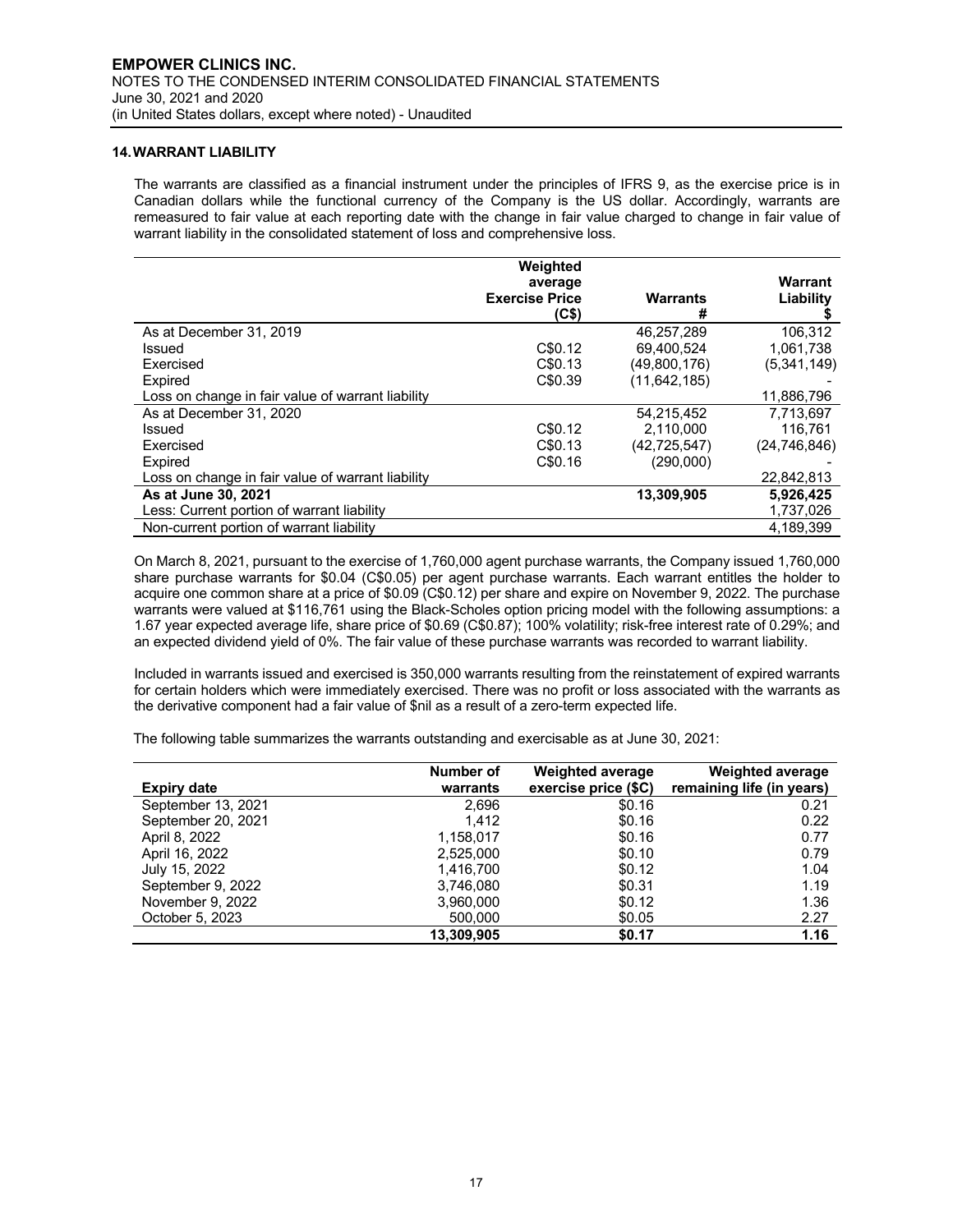# **15.CONVERTIBLE NOTES PAYABLE**

|                                         | <b>June 30,</b><br>2021 | December 31,<br>2020 | December 31.<br>2018 |
|-----------------------------------------|-------------------------|----------------------|----------------------|
|                                         |                         |                      |                      |
| Balance, beginning of period            | 200.530                 | 192.717              |                      |
| Issue of notes payable                  | $\blacksquare$          |                      | 188,893              |
| Unrealized foreign exchange (gain) loss | 5.461                   | 3.971                | 3.596                |
| Interest expense                        | 2.008                   | 3.842                | 228                  |
| Balance, end of period                  | 207.999                 | 200.530              | 192.717              |

On December 9, 2019, the Company issued a convertible promissory note payable in the amount of \$188,893(C\$250,000). The convertible promissory note payable is due December 9, 2021 and bears interest at 2% per annum. The convertible promissory note is convertible at a share price equal to the closing share price on the date prior to conversion for total shares equal to the face value of the note divided by the closing share price. As the settlement is fixed at the face value of the obligation, the Company has determined that the conversion option has \$nil value.

#### **16.EQUITY**

#### **a) Authorized share capital**

Unlimited number of common shares without nominal or par value. At June 30, 2021, there were 333,402,506 issued and outstanding common shares (December 31, 2020 - 283,811,903). The Company does not currently pay dividends and entitlement will only arise upon declaration.

#### **b) Issued - common shares**

During the six months ended June 30, 2021, the Company completed the following transactions:

#### *Shares issued for services*

- i. On February 26, 2021, the Company issued 1,207,206 common shares for \$0.05 (C\$0.06) per common share for total fair value consideration of \$59,598 (C\$75,600) for marketing services.
- ii. On June 11, 2021, the Company issued 13,204 common shares for \$0.47 (C\$0.57) per common share for total fair value consideration of \$6,174 (C\$7,500) for marketing services.

#### *Exercise of options*

iii. 3,464,666 stock options with a weighted average exercise price of \$0.06 (C\$0.08) were exercised for proceeds of \$205,559 (C\$25,406) resulting in the issuance of 3,464,666 common shares. Upon exercise, \$91,837 was transferred from contributed surplus to issued capital.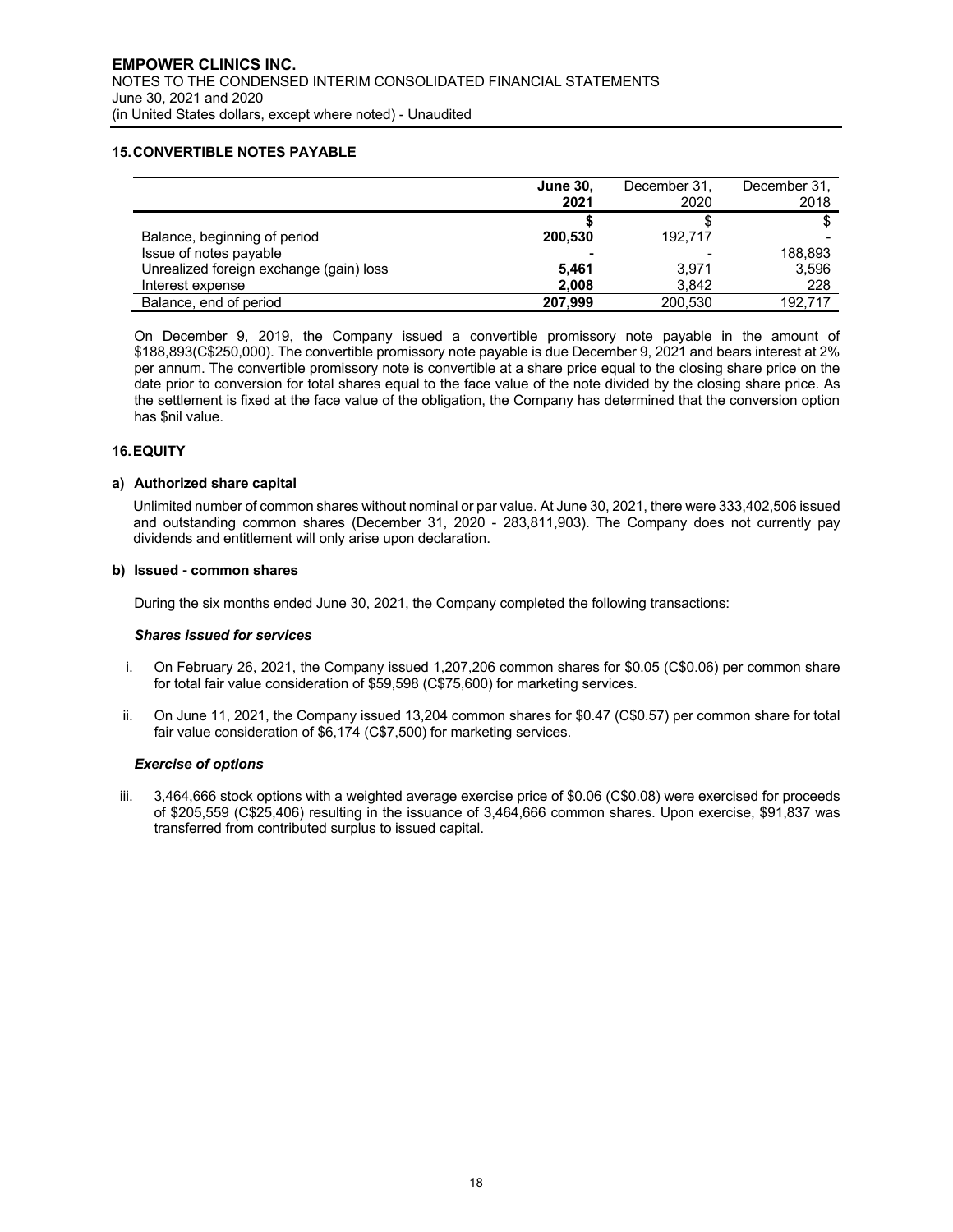#### *Exercise of warrants*

iv. During the six months ended June 30, 2021, the Company issued common shares as a result of warrant exercises as follows:

|                   | <b>Number of</b><br>warrants<br>exercise<br>and shares | Weighted<br>average<br>exercise | Weighted<br>average<br>exercise | Cash      | Warrant<br>liability<br>transferred<br>to share | <b>Share</b> |
|-------------------|--------------------------------------------------------|---------------------------------|---------------------------------|-----------|-------------------------------------------------|--------------|
| <b>Issue date</b> | issued                                                 | price (\$C)                     | price                           | received  | capital                                         | capital      |
| January 4, 2021   | 856,000                                                | 0.16                            | 0.13                            | 107,411   | 76,582                                          | 183,993      |
| January 6, 2021   | 2,178,817                                              | 0.16                            | 0.13                            | 274,821   | 253,452                                         | 528,273      |
| January 12, 2021  | 550,000                                                | 0.16                            | 0.13                            | 69,041    | 79,362                                          | 148,403      |
| January 14, 2021  | 1.000.000                                              | 0.10                            | 0.08                            | 79.026    | 188.759                                         | 267.785      |
| January 14, 2021  | 1,000,000                                              | 0.12                            | 0.09                            | 94,832    | 182,209                                         | 277,041      |
| January 14, 2021  | 1,059,000                                              | 0.16                            | 0.13                            | 133,902   | 140,479                                         | 274,381      |
| January 19, 2021  | 500,000                                                | 0.16                            | 0.13                            | 62,819    | 71,449                                          | 134,268      |
| January 25, 2021  | 400,000                                                | 0.16                            | 0.13                            | 50,243    | 63,176                                          | 113,419      |
| January 27, 2021  | 863.911                                                | 0.16                            | 0.13                            | 108.200   | 111.363                                         | 219.563      |
| February 4, 2021  | 450.000                                                | 0.16                            | 0.12                            | 56.127    | 58,811                                          | 114,938      |
| February 8, 2021  | 500,000                                                | 0.16                            | 0.13                            | 62,730    | 65,118                                          | 127,848      |
| February 11, 2021 | 150,000                                                | 0.16                            | 0.13                            | 18,918    | 49,666                                          | 68,584       |
| February 16, 2021 | 1,201,400                                              | 0.16                            | 0.13                            | 151,548   | 695,565                                         | 847,113      |
| February 17, 2021 | 268,245                                                | 0.16                            | 0.13                            | 33,763    | 204,737                                         | 238,500      |
| February 19, 2021 | 1.250.000                                              | 0.16                            | 0.13                            | 158.554   | 1,394,935                                       | 1,553,489    |
| February 24, 2021 | 1,500,000                                              | 0.05                            | 0.04                            | 59,770    | 1,913,085                                       | 1,972,855    |
| February 24, 2021 | 1,000,000                                              | 0.10                            | 0.08                            | 79,694    | 1,235,875                                       | 1,315,569    |
| February 24, 2021 | 200,000                                                | 0.12                            | 0.10                            | 19,127    | 244,251                                         | 263,378      |
| February 24, 2021 | 1,369,864                                              | 0.16                            | 0.13                            | 174,672   | 1,626,802                                       | 1,801,474    |
| February 26, 2021 | 2,500,000                                              | 0.12                            | 0.09                            | 236,500   | 2,117,056                                       | 2,353,556    |
| February 26, 2021 | 211,179                                                | 0.16                            | 0.13                            | 26.637    | 171,488                                         | 198,125      |
| March 2, 2021     | 500,000                                                | 0.10                            | 0.08                            | 39,601    | 357,139                                         | 396,740      |
| March 2, 2021     | 2.000.000                                              | 0.12                            | 0.10                            | 190.084   | 1,407,808                                       | 1,597,892    |
| March 8, 2021     | 7,000,000                                              | 0.12                            | 0.09                            | 663.507   | 4,203,738                                       | 4,867,245    |
| March 8, 2021     | 225,000                                                | 0.16                            | 0.13                            | 28,436    | 126,190                                         | 154,626      |
| March 10, 2021    | 10,750,000                                             | 0.12                            | 0.09                            | 1,020,815 | 5,963,892                                       | 6,984,707    |
| March 12, 2021    | 1,867,131                                              | 0.12                            | 0.10                            | 179.345   | 1,224,589                                       | 1,403,934    |
| March 17, 2021    | 250.000                                                | 0.12                            | 0.10                            | 24,067    | 160,329                                         | 184,396      |
| April 5, 2021     | 150,000                                                | 0.16                            | 0.13                            | 19,162    |                                                 | 19,162       |
| April 5, 2021     | 300,000                                                | 0.12                            | 0.10                            | 28,743    | 147,856                                         | 176,599      |
| April 30, 2021    | 175,000                                                | 0.10                            | 0.08                            | 14,245    |                                                 | 14,245       |
| May 20, 2021      | 250,000                                                | 0.12                            | 0.10                            | 24,855    | 100,054                                         | 124,909      |
| June 23, 2021     | 150,000                                                | 0.12                            | 0.10                            | 14,650    | 67,161                                          | 81,811       |
| June 24, 2021     | 100,000                                                | 0.12                            | 0.10                            | 9.742     | 43.870                                          | 53,612       |
| Total             | 42,725,547                                             | 0.13                            | 0.10                            | 4,315,587 | 24,746,846                                      | 29,062,433   |

- v. 420,000 agent purchase warrants with a weighted average exercise price of \$0.12 (C\$0.15) were exercised for proceeds of \$48,347 (C\$61,200) resulting in the issuance of 420,000 common shares. Upon exercise, \$23,587 was transferred from warrant reserve to issued capital.
- vi. 1,760,000 agent purchase warrants with an exercise price of \$0.09 (C\$0.12) were exercised for proceeds of \$69,510 (C\$88,000) resulting in the issuance of 1,760,000 common shares. Upon exercise, \$57,051 was transferred from warrant reserve to warrant liability.

During the year ended December 31, 2020, the Company completed the following transactions:

#### *Shares issued to former CEO*

i. On March 11, 2020, pursuant to the incorrect cancellation of common shares of the former CEO, the Company issued 651,875 common shares.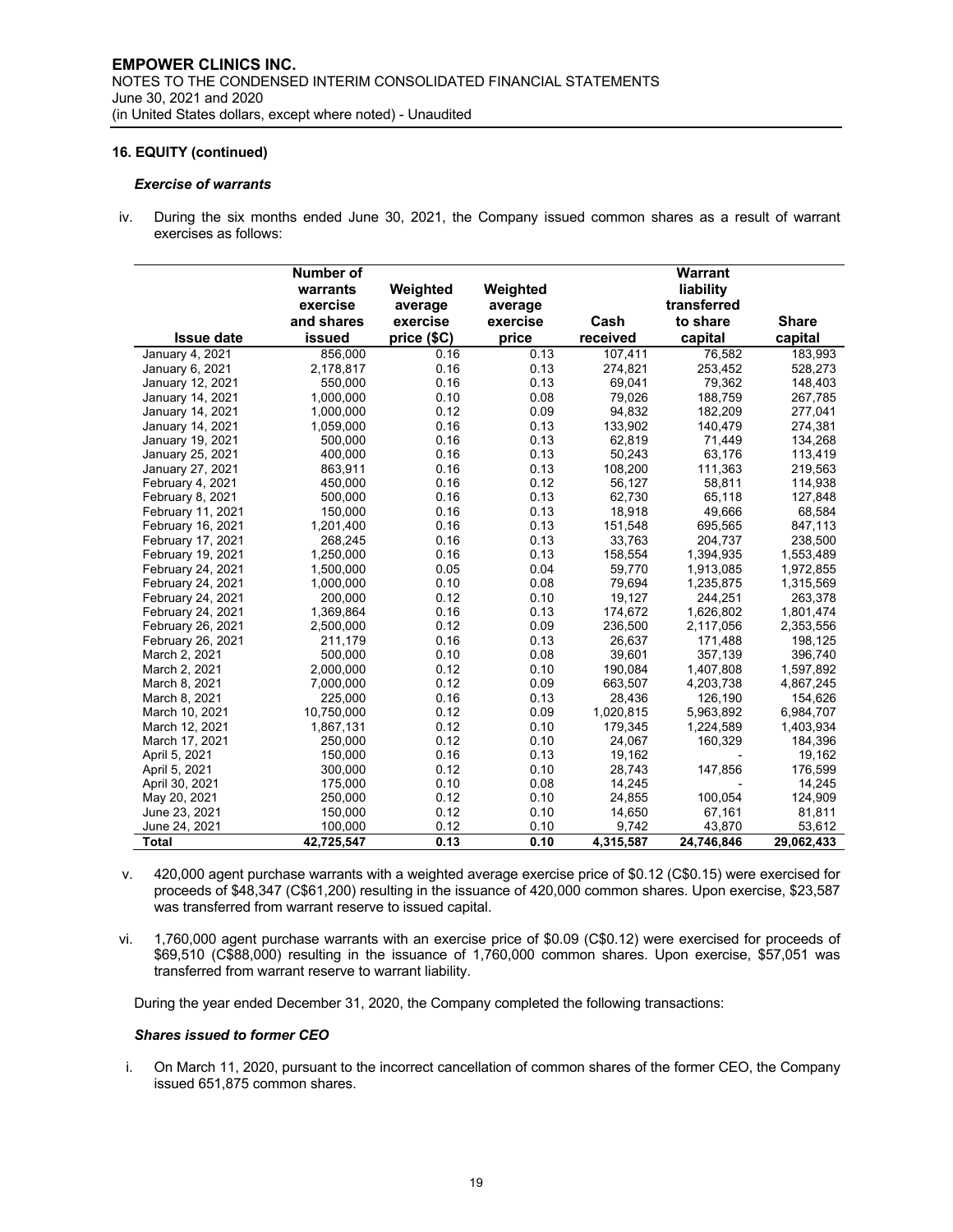#### *Shares issued on private placement*

- ii. On April 16, 2020, pursuant to a private placement financing, the Company issued 16,325,000 units for \$0.03 (C\$0.04) per unit for gross proceeds of \$462,400 (C\$653,000) comprised of cash of \$219,300 (C\$313,000) and the settlement of accounts payable in the amount of \$243,100 (C\$340,000). Each unit is comprised of one common share and one common share purchase warrant. Each warrant entitles the holder to acquire one common share at a price of \$0.07 (C\$0.10) per share for a period of twenty-four months following the closing date of the financing (note 13). Share issue costs included cash payments of \$1,714 (C\$2,400) (\$1,026 of which was allocated to the warrant liability and recorded in the profit and loss) and the issuance of 60,000 share purchase warrants valued at \$1,017 using the Black-Scholes option pricing model with the following assumptions: a two year expected average life, share price of \$0.04 (C\$0.05); 100% volatility; risk-free interest rate of 0.34%; and an expected dividend yield of 0%. Consideration of \$276,809 was recorded to warrant liability and the residual amount of \$185,590 was recorded to issued capital.
- iii. On July 15, 2020, pursuant to a private placement financing, the Company issued 14,417,334 units for \$0.04 (C\$0.05) per unit for gross proceeds of \$532,280 (C\$720,867) comprised of cash of \$335,352 (C\$454,167) and the settlement of accounts payable in the amount of \$196,928 (C\$266,700). Each unit is comprised of one common share and one common share purchase warrant. Each warrant entitles the holder to acquire one common share at a price of \$0.09 (C\$0.12) per share for a period of twenty-four months following the closing date of the financing (note 13). Share issue costs included cash payments of \$3,553 (C\$4,800) (\$1,518 of which was allocated to the warrant liability and recorded in the profit and loss) and the issuance of 96,000 share purchase warrants valued at \$1,509 using the Black-Scholes option pricing model with the following assumptions: a two year expected average life, share price of \$0.04 (C\$0.06); 100% volatility; risk-free interest rate of 0.24%; and an expected dividend yield of 0%. Consideration of \$227,402 was recorded to warrant liability and the residual amount of \$304,878 was recorded to issued capital.
- iv. On October 27, 2020, pursuant to a private placement financing, the Company issued 1,500,000 units for \$0.04 (C\$0.05) per unit for gross proceeds of \$56,974 (C\$75,000). Each unit consists of one common share and one common share purchase warrant. Each warrant entitles the holder to acquire one common share at a price of \$0.09 (C\$0.12) per share for a period of twenty-four months. Of gross proceeds, \$32,956 was allocated to share capital and \$24,698 was allocated to warrant liability.
- v. On November 9, 2020, pursuant to a private placement financing, the Company issued 23,067,131 units for \$0.04 (C\$0.05) per unit for gross proceeds of \$889,250 (C\$1,153,357). Each unit consists of one common share and one common share purchase warrant. Each warrant entitles the holder to acquire one common share at a price of \$0.09 (C\$0.12) per share for a period of twenty-four months (\$42,403 of share issuance costs which was allocated to the warrant liability and recorded in the profit and loss). Of gross proceeds, \$506,801 was allocated to share capital and \$382,449 was allocated to warrant liability.

#### *Shares issued on debt settlement*

- vi. On January 23, 2020, the Company issued 4,800,000 common shares for \$0.03 (C\$0.045) per common share for total fair value consideration of \$164,346 (C\$216,000) as settlement of accounts payable in the amount of \$182,607 (C\$240,000) resulting in a gain on debt settlement of \$18,261.
- vii. On May 7, 2020, the Company issued 347,142 common shares for \$0.06 (C\$0.08) per common share for total fair value consideration of \$19,812 (C\$27,767) as settlement of accounts payable in the amount of \$23,189 (C\$32,500) resulting in a gain on debt settlement of \$4,538.
- viii. On May 20, 2020, the Company issued 694,444 common shares for \$0.05 (C\$0.07) per common share for total fair value consideration of \$34,992 (C\$48,611) as settlement of accounts payable in the amount of \$17,996 (C\$25,000) resulting in a gain on debt settlement of \$500.

#### *Vesting of escrow shares*

ix. For the year ended December 31, 2020, the Company recognized \$193,025 in connection with the vesting of escrow shares.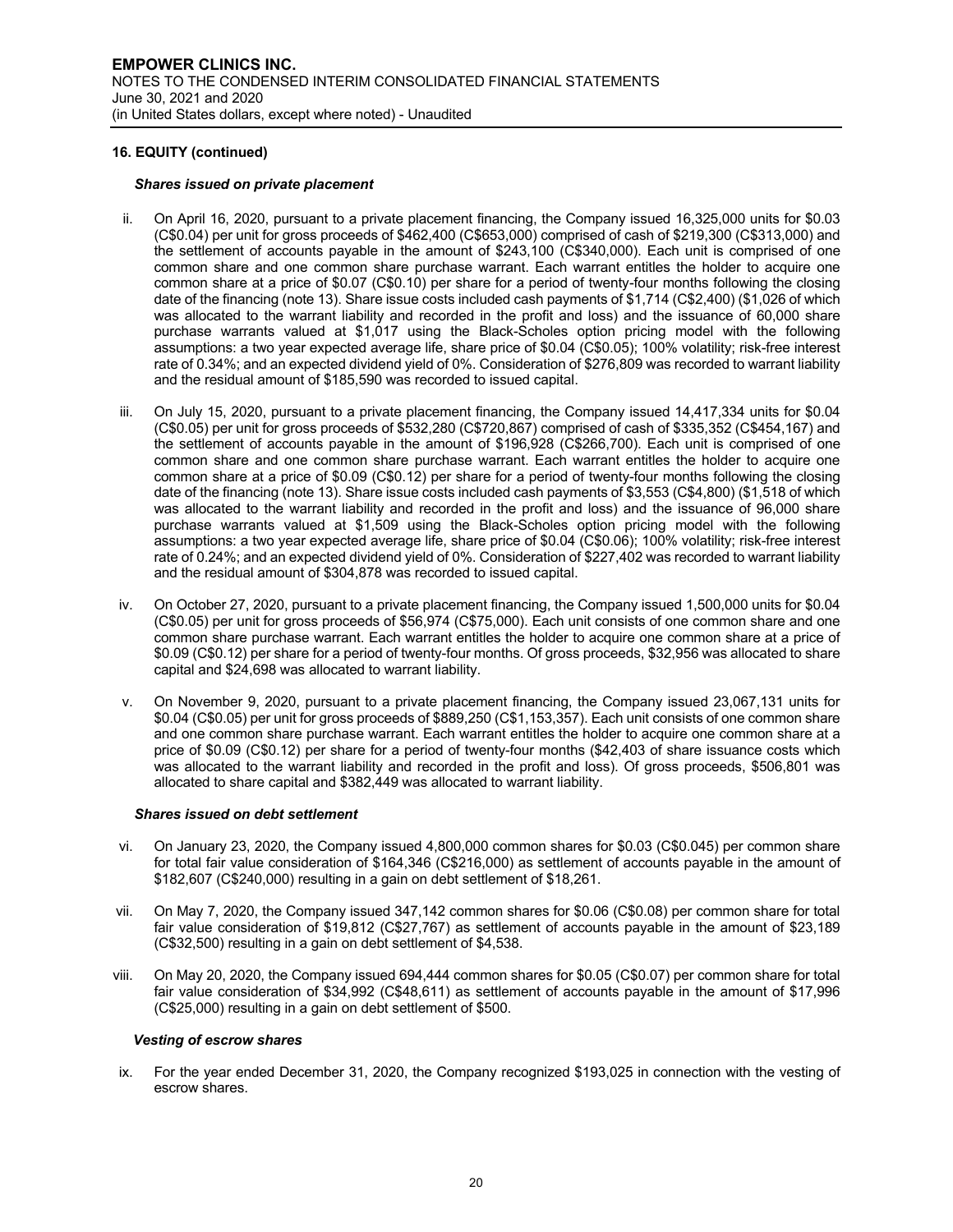#### *Shares issued for services*

- x. On February 11, 2020, the Company issued 4,000,000 common shares for \$0.03 (C\$0.035) per common share for total fair value consideration of \$190,110 (C\$252,276) for marketing services.
- xi. On September 22, 2020, the Company issued 2,500,000 common shares for \$0.03 (C\$0.04) per common share for total fair value consideration of \$135,529 (C\$191,015) for marketing services.
- xii. On September 23, 2020, the Company issued 3,000,000 common shares for \$0.03 (C\$0.04) per common share for total fair value consideration of \$161,715 (C\$214,237) as settlement of accounts payable in the amount of \$184,173 (C\$244,103) resulting in a gain on debt settlement of \$22,458.

#### *Shares issued on conversion of debentures*

- xiii. On April 2, 2020, pursuant to the conversion of convertible debentures with a face value of \$268,554 (C\$367,500) and accrued interest of \$16,113 (C\$22,050), the Company issued 3,541,366 common shares and 3,541,366 common share purchase warrants. Each warrant entitles the holder to acquire one common share at a price of \$0.07 (C\$0.10) for a period of two years following the closing date of the conversion. At the date of the conversion, the conversion feature was valued at \$nil and the debt was valued at \$276,478. Consideration of \$24,607 was recorded to warrant liability and the residual amount of \$251,871 was recorded to issued capital.
- xiv. On April 8, 2020, pursuant to the conversion of convertible debentures with a face value of \$147,691 (C\$207,270) and accrued interest of \$8,254 (C\$11,584), the Company issued 1,989,588 common shares and 1,989,588 common share purchase warrants. Each warrant entitles the holder to acquire one common share at a price of \$0.07 (C\$0.10) for a period of two years following the closing date of the conversion. At the date of the conversion, the conversion feature was valued at \$nil and the debt was valued at \$78,213. Consideration of \$21,981 was recorded to warrant liability and the residual amount of \$56,232 was recorded to issued capital.
- xv. On May 7, 2020, pursuant to the conversion of convertible debentures with a face value of \$356,720 (C\$500,000) and accrued interest of \$42,180 (C\$56,376), the Company issued 6,129,030 common shares and 6,129,030 common share purchase warrants. Each warrant entitles the holder to acquire one common share at a price of \$0.09 (C\$0.12) for a period of one year following the closing date of the conversion. At the date of the conversion, the conversion feature was valued at \$nil and the debt was valued at \$417,815. Consideration of \$104,565 was recorded to warrant liability and the residual amount of \$313,250 was recorded to issued capital.

#### *Obligation to issue shares*

xvi. On May 20, 2020, pursuant to the issuance of a promissory note payable in the amount of \$188,765 (C\$250,000), the Company settled its obligation to issues 150,000 common shares.

#### *Exercise of options*

- *xvii.* On November 3, 2020, the CEO of the Company exercised 7,000,000 stock options with an exercise price of \$0.11 (C\$0.14) resulting in the issuance of 7,000,000 common shares. The proceeds of \$745,531 (C\$980,000) for the options were not received by December 31, 2020 and the Company recorded a share subscriptions receivable against the freely trading common shares.
- *xviii.* On December 8, 2020, 300,000 options with an exercise price of \$0.04 (C\$0.05) were exercised for proceeds of \$11,718 (C\$15,000) resulting in the issuance of 300,000 common shares. Upon exercise, \$4,047 was transferred from contributed surplus to equity.
- *xix.* On December 14, 2020, 83,333 options with an exercise price of \$0.08 (C\$0.10) were exercised for proceeds of \$6,527 (C\$8,333) resulting in the issuance of 83,333 common shares. Upon exercise, \$137 was transferred from contributed surplus to equity.
- *xx.* On December 21, 2020, 200,000 options with an exercise price of \$0.20 (C\$0.26) were exercised for proceeds of \$40,416 (C\$52,000) resulting in the issuance of 200,000 common shares. Upon exercise, \$32,125 was transferred from contributed surplus to equity.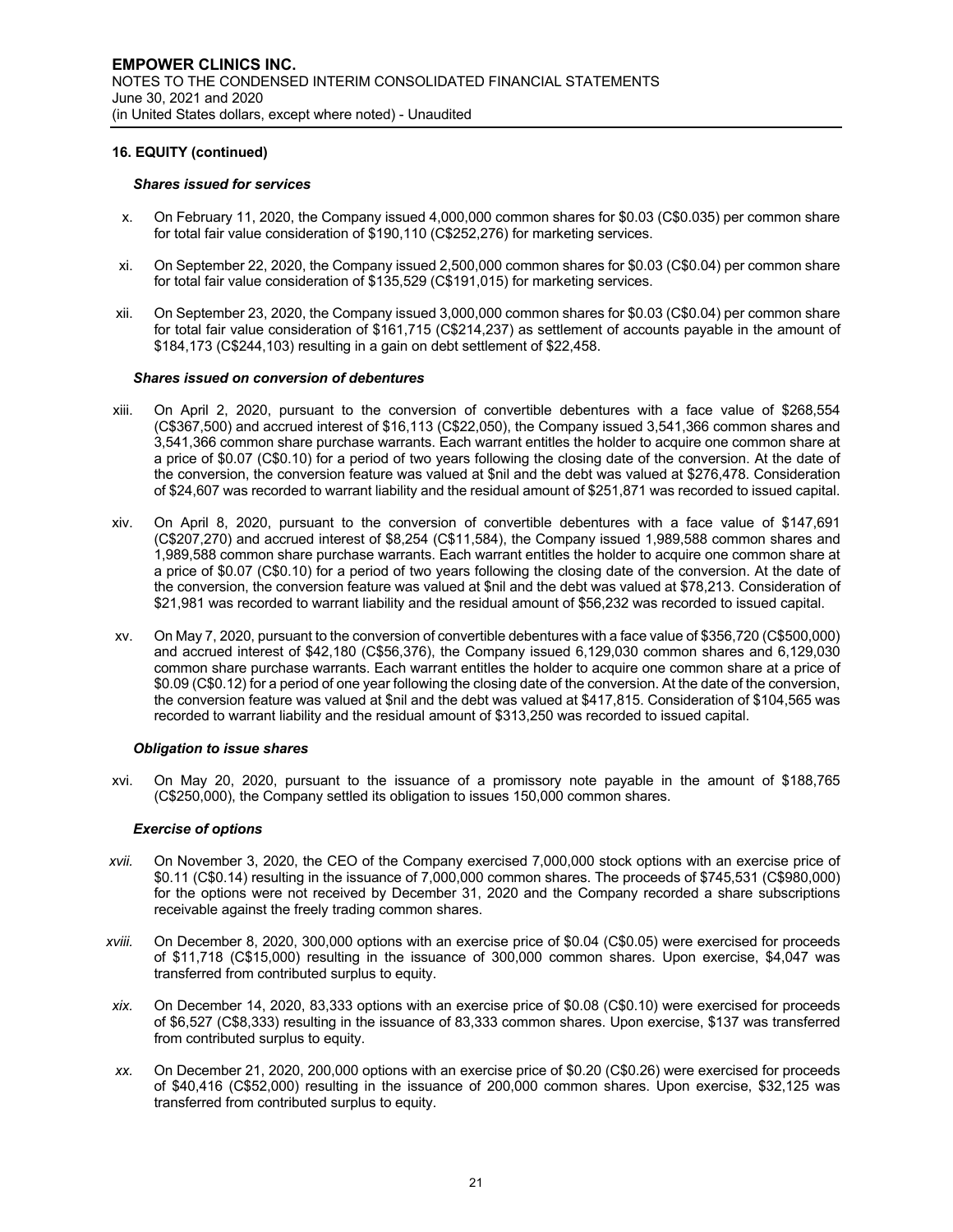#### *Exercise of warrants*

During the year ended December 31, 2020, the Company issued common shares as a result of warrant exercises as follows:

|                   | Number of<br>warrants<br>exercise<br>and shares | Weighted<br>average<br>exercise | Weighted<br>average<br>exercise | Cash      | Warrant<br>liability<br>transferred<br>to share | <b>Share</b> |
|-------------------|-------------------------------------------------|---------------------------------|---------------------------------|-----------|-------------------------------------------------|--------------|
| <b>Issue date</b> | issued                                          | price (\$C)                     | price                           | received  | capital                                         | capital      |
| December 8, 2020  | 1.000.000                                       | 0.12                            | 0.0937                          | 93.691    | 121.464                                         | 215.156      |
| December 8, 2020  | 909.090                                         | 0.16                            | 0.1249                          | 113,565   | 97.647                                          | 211,212      |
| December 9, 2020  | 9.125.000                                       | 0.10                            | 0.0781                          | 712.724   | 958.652                                         | 1,671,375    |
| December 9, 2020  | 7,364,515                                       | 0.12                            | 0.0937                          | 690.262   | 675.387                                         | 1,365,648    |
| December 9, 2020  | 5.512.264                                       | 0.16                            | 0.1250                          | 688.872   | 308.191                                         | 997.063      |
| December 10, 2020 | 2.000.000                                       | 0.10                            | 0.0785                          | 157.060   | 267.897                                         | 424.957      |
| December 10, 2020 | 4,736,634                                       | 0.12                            | 0.0942                          | 446.361   | 607,619                                         | 1,053,980    |
| December 10, 2020 | 5.828.618                                       | 0.16                            | 0.1256                          | 732.353   | 484.975                                         | 1.217.328    |
| December 10, 2020 | 431,075                                         | 0.19                            | 0.1492                          | 64,319    | 20,324                                          | 84,643       |
| December 14, 2020 | 2.064.515                                       | 0.12                            | 0.0941                          | 194.201   | 407.762                                         | 601,963      |
| December 14, 2020 | 2,192,728                                       | 0.16                            | 0.1254                          | 275.015   | 367,169                                         | 642,184      |
| December 15, 2020 | 5.300.000                                       | 0.16                            | 0.1258                          | 666,562   | 672.239                                         | 1.338.801    |
| December 17, 2020 | 2.063.637                                       | 0.16                            | 0.1258                          | 259.618   | 194.262                                         | 453.880      |
| December 22, 2020 | 1,700,000                                       | 0.16                            | 0.1240                          | 210,722   | 187,746                                         | 398,468      |
| December 28, 2020 | 61,950                                          | 0.16                            | 0.1249                          | 7,740     | 5,364                                           | 13,104       |
| Total             | 50,290,026                                      | 0.13                            | 0.1056                          | 5,313,064 | 5,376,697                                       | 10,689,762   |

#### **Acquisition of Lawrence Park & Atkinson**

On December 31, 2020, as part of the consideration in the acquisition of Lawrence Park & Atkinson (note 5), the Company issued 5,128,204 common shares with a fair value of \$1,147,925.

# **c) Share options**

The Company has an incentive share option plan ("the plan") in place under which it is authorized to grant share options to executive officers, directors, employees and consultants. The plan allows the Company to grant share options up to a maximum of 10.0% of the number of issued shares of the Company.

Share option transactions and the number of share options outstanding during the years ended December 31, 2020, 2019 and six months ended June 30, 2021 are summarized as follows:

|                                | Number of share options | Weighted average exercise<br>price (\$C) |
|--------------------------------|-------------------------|------------------------------------------|
| Outstanding, December 31, 2019 | 10.450.000              | 0.16                                     |
| Granted                        | 6,967,761               | 0.07                                     |
| Exercised                      | (7,583,333)             | 0.14                                     |
| Outstanding, December 31, 2020 | 9,834,428               | 0.08                                     |
| Granted                        | 2,061,364               | 0.42                                     |
| Cancelled                      | (1,936,667)             | (0.06)                                   |
| Exercised                      | (3,464,666)             | (0.07)                                   |
| Outstanding, June 30, 2021     | 6,494,459               | 0.17                                     |
| Exercisable, June 30, 2021     | 5,063,209               | 0.21                                     |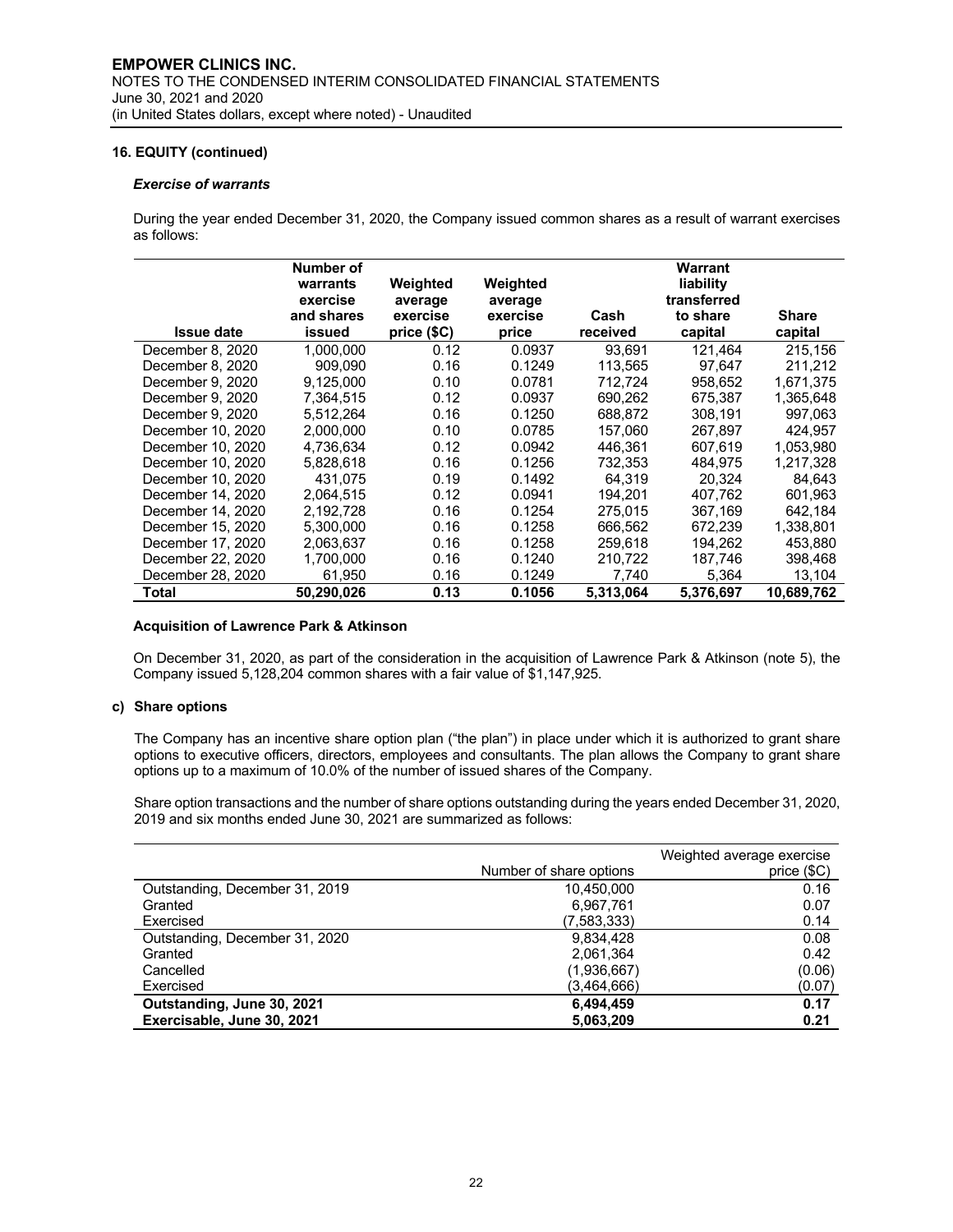|                      | Weighted average life of | Number of options | Number of options |
|----------------------|--------------------------|-------------------|-------------------|
| Exercise price (C\$) | options (years)          | outstanding       | exercisable       |
| 0.10                 | 3.67                     | 1,250,000         | 1,250,000         |
| 0.26                 | 2.30                     | 250,000           | 250,000           |
| 0.14                 | 0.96                     | 700.000           | 700.000           |
| 0.05                 | 1.90                     | 1,765,000         | 1,390,000         |
| 0.06                 | 3.50                     | 450,000           | 200,000           |
| 0.21                 | 4.48                     | 18.095            | 18,095            |
| 0.25                 | 4.60                     | 950,000           | 143,750           |
| 0.22                 | 4.66                     | 11.364            | 11.364            |
| 0.57                 | 3.40                     | 1,100,000         | 1,100,000         |
|                      |                          | 6,494,459         | 5,063,209         |

Share options outstanding and exercisable at June 30, 2021, are as follows:

The fair value of share options recognized as an expense during the three and six months ended June 30, 2021, was \$169,572 and \$605,558, respectively (2020 - \$2,548 and \$29,854, respectively). The following are the assumptions used for the Black Scholes option pricing model valuation of share options granted during the six months ended June 30, 2021 and 2020:

|                         | <b>June 30,</b>    | June 30,          |
|-------------------------|--------------------|-------------------|
|                         | 2021               | 2020              |
| Risk-free interest rate | $0.170\% - 0.30\%$ | $0.47\% - 1.57\%$ |
| Expected life           | 5 years            | 3 years           |
| Expected volatility     | 100%               | 100.0%            |
| Forfeiture rate         | $0.00\%$           | $0.0\%$           |
| Dividend rate           | $0.00\%$           | $0.0\%$           |

The risk-free rate of periods within the expected life of the share options is based on the Canadian government bond rate. The annualized volatility and forfeiture rate assumptions are based on historical results.

# **d) Agent share purchase warrants**

Agent share purchase warrant transactions and the number of agent share purchase warrants outstanding and exercisable during six months ended June 30, 2021 and year ended December 31, 2020 are summarized as follows:

|                                | Number of<br>agent share<br>purchase<br>warrants | Weighted<br>average<br>exercise price<br>(\$C) |
|--------------------------------|--------------------------------------------------|------------------------------------------------|
| Outstanding, December 31, 2019 | 1,504,818                                        | 0.24                                           |
| Granted                        | 1,916,000                                        | 0.12                                           |
| Exercised                      | (489,850)                                        | 0.16                                           |
| Expired                        | (627,068)                                        | 0.31                                           |
| Outstanding, December 31, 2020 | 2,303,900                                        | 0.13                                           |
| Expired                        | (123,900)                                        | 0.16                                           |
| Exercised                      | (2,180,000)                                      | 0.12                                           |
| Outstanding, June 30, 2021     |                                                  |                                                |

In connection with agent share purchase warrants that expired in the six months ended June 30, 2021, \$9,800 (June 30, 2020 - \$80,280) was reclassified from warrant reserve to contributed surplus.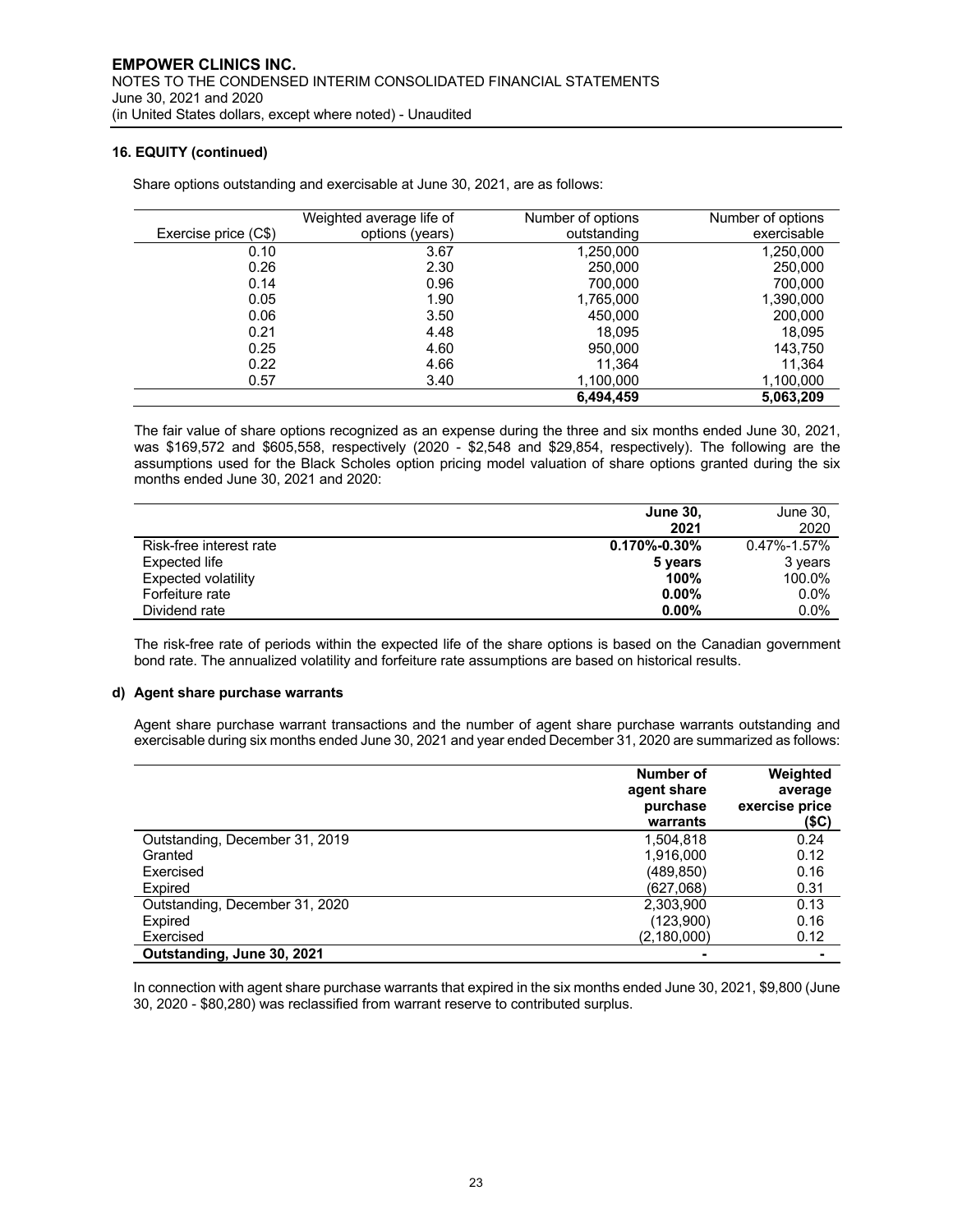# **17. OPERATING EXPENSES**

J.

|                           | Three months ended June 30 |          | Six months ended June 30. |         |
|---------------------------|----------------------------|----------|---------------------------|---------|
|                           | 2021                       | 2020     | 2021                      | 2020    |
|                           |                            |          |                           |         |
| Salaries and benefits     | 334.243                    | 123.640  | 681.537                   | 268.371 |
| Rent                      | (7,021)                    | (9, 459) | 24.753                    | (2,518) |
| Advertising and promotion | 148.102                    | 187,387  | 305.591                   | 201,387 |
| Telephone and internet    | 59.478                     | (6,906)  | 165.594                   | 5.512   |
| <b>Penalties</b>          |                            |          | 11.048                    |         |
| Other                     | 192.945                    | 45,386   | 438.429                   | 76,012  |
|                           | 727.747                    | 340.048  | 1.626.952                 | 548.764 |

#### **18.SUPPLEMENTAL DISCLOSURE WITH RESPECT TO CASH FLOWS**

Significant non-cash transactions were as follows:

|                                                 | Six months ended June 30, |         |
|-------------------------------------------------|---------------------------|---------|
|                                                 | 2021                      | 2020    |
|                                                 |                           |         |
| Vesting of escrow shares                        |                           | 95.874  |
| Shares issued as settlement of convertible      |                           |         |
| debentures payable                              |                           | 600.323 |
| Shares issued as settlement of accounts payable |                           | 181.842 |
| Shares issued for services                      | 65,772                    | 105.327 |
| Shares issued to former CEO                     |                           | 15.239  |

Income tax payments for the six months ended June 30, 2021 were \$nil (2020 - \$nil). As at June 30, 2021, the Company has accrued \$350,000 (December 31, 2020 - \$350,000) in late tax filing penalties related to income taxes in the United States.

## **19.FINANCIAL INSTRUMENTS AND RISK MANAGEMENT**

#### **a) Fair value measurement of financial assets and liabilities**

The Company has established a fair value hierarchy that reflects the significance of inputs of valuation techniques used in making fair value measurements as follows:

Level 1 - quoted prices in active markets for identical assets or liabilities;

Level 2 - inputs other than quoted prices included in Level 1 that are observable for the asset or liability, either directly (i.e. as prices) or indirectly (i.e. from derived prices); and

Level 3 - inputs for the asset or liability that are not based on observable market data.

The carrying values of cash, accounts receivable, prepaid expenses, inventory, and accounts payable and accrued liabilities approximate their carrying values due to their short-term nature.

The Company has no assets or liabilities that would be categorized as Level 2 in the fair value hierarchy.

As at June 30, 2021 and December 31, 2020, there were no financial assets or liabilities measured and recognized in the consolidated statements of financial position at fair value that would be categorized as Level 3 in the fair value hierarchy above with the exception of the conversion feature liability and warrant liability, which are both Level 3 fair value measurements.

#### **20.RELATED PARTY TRANSACTIONS**

The Company's related parties include subsidiaries, associates, joint ventures, affiliated entities and key management personnel and any transactions with such parties for goods and/or services that are made on regular commercial terms. During the six months ended June 30, 2021 and 2020, the Company did not enter into any transactions with related parties outside of compensation to key management personnel as disclosed below.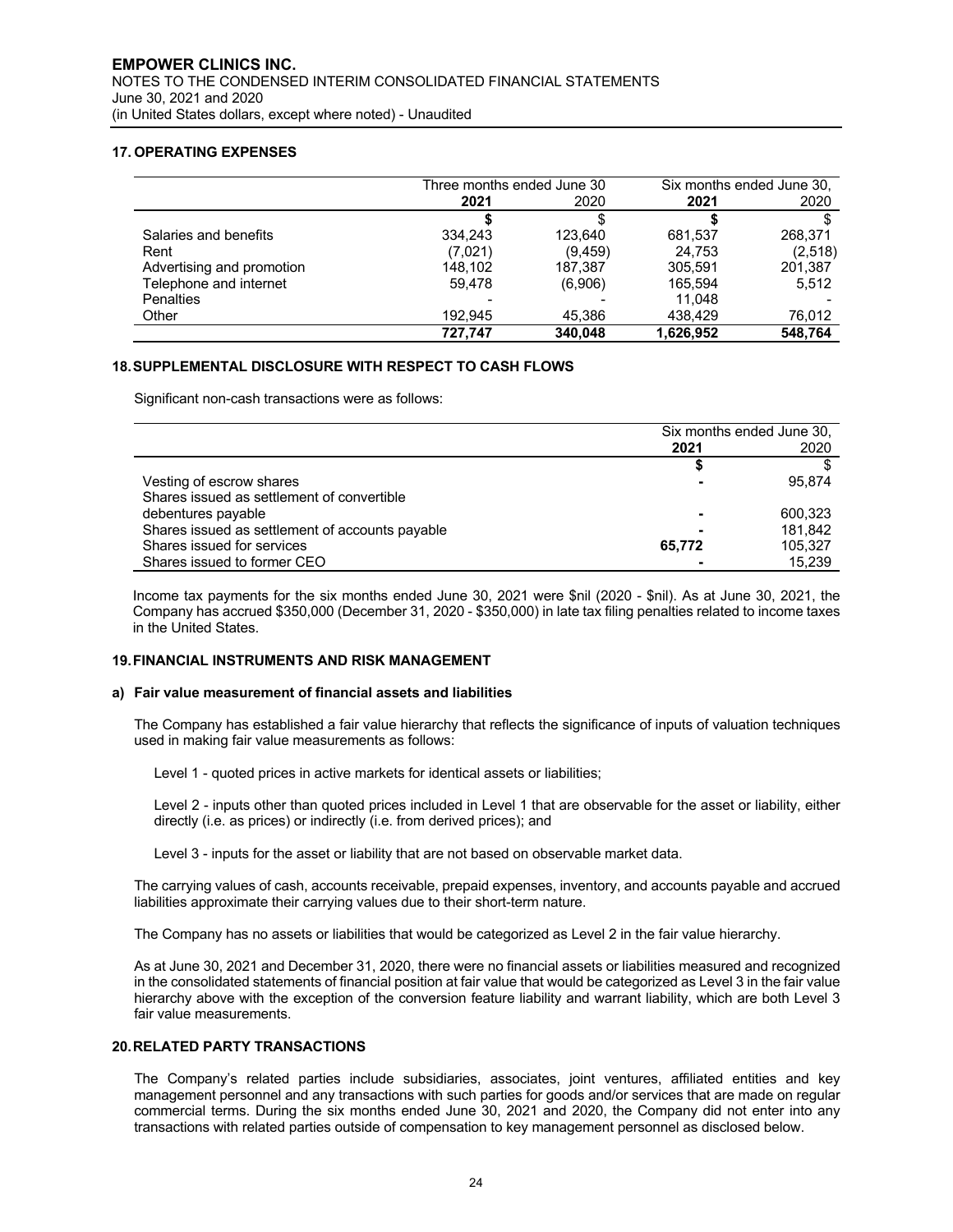# **20.RELATED PARTY TRANSACTIONS (continued)**

Key management are those personnel having the authority and responsibility for planning, directing, and controlling the Company. Salaries and benefits, bonuses, and termination benefits are included in operating expenses and share-based payments are recorded as share-based payment expense or share capital.

Key management compensation for the three and six months ended June 30, 2021 and 2020 includes:

|                       | Three months ended June 30 |         | Six months ended June 30 |         |
|-----------------------|----------------------------|---------|--------------------------|---------|
|                       | 2021                       | 2020    | 2021                     | 2020    |
|                       |                            |         |                          |         |
| Salaries and benefits | 213.415                    | 171.957 | 429.274                  | 341,601 |
| Share-based payments  | 112,889                    | 2,548   | 346,375                  | 10.418  |
| Director's fees       | 7.500                      | 3.750   | 12.500                   | 7,500   |
|                       | 333,804                    | 178.255 | 788,149                  | 359.519 |

Included in salaries and benefits for the three and six months ended June 30, 2021 is \$nil and \$nil, respectively (2020 - \$34,028 and \$68,056, respectively) related to common shares awarded to the CEO.

As at June 30, 2021, \$156,344 (December 31, 2020 - \$157,055) is due to the CEO for salaries and benefits. The amounts are unsecured and due on demand. As at June 30, 2021, \$164,331 (December 31, 2020 - \$53,914) is due to the Senior Vice Present Development and Director and his spouse for consideration related to the Sun Valley acquisition as well as salaries and benefits. As at June 30, 2021, \$12,500 (December 31, 2020 - \$nil) is due to a director of the Company for director fees.

As at June 30, 2021, share subscriptions receivable consists of \$745,531 (C\$980,000) due from the CEO for the exercise of 7,000,000 options at an exercise price of \$0.11 (C\$0.14). Share subscriptions receivable reduces shareholders' equity. The share subscriptions receivable has no specified interest or terms of repayment.

#### **21.MANAGEMENT OF CAPITAL**

The Company's objectives of capital management are intended to safeguard the Company's normal operating requirements on an ongoing basis. At June 30, 2021, the capital of the Company consists of consolidated deficit, notes payable, convertible notes payable, and loans payable, net of cash.

|                                  | <b>June 30,</b> | December 31.  |
|----------------------------------|-----------------|---------------|
|                                  | 2021            | 2020          |
|                                  |                 |               |
| Total shareholder's deficiency   | (1,342,772)     | (5,490,401)   |
| Notes payable                    | 166.802         | 708.361       |
| Convertible notes payable        | 207.999         | 200,530       |
| Current portion of loans payable | 122.669         | 992.070       |
| Loans payable                    | 1,183,068       | 1,140,157     |
|                                  | 337.766         | (2,449,283)   |
| Less: Cash                       | (5, 191, 944)   | (4,889,824)   |
|                                  | (4, 854, 178)   | (7, 339, 107) |

The Board of Directors does not establish quantitative return on capital criteria for management, but rather relies on the expertise of the Company's management to sustain future development of the business. Management reviews its capital management approach on an ongoing basis and believes that this approach, given the relative size of the Company, is reasonable. In order to facilitate the management of its capital requirements, the Company prepares expenditure budgets that are updated as necessary depending on various factors, including successful capital deployment and general industry conditions. The Company also has in place a planning, budgeting and forecasting process which is used to identify the amount of funds required to ensure the Company has appropriate liquidity to meet short and long-term operating objectives. The Company is dependent on cash flows generated from its clinical operations and from external financing to fund its activities. In order to maintain or adjust its capital structure, the Company may issue new shares or debt.

At June 30, 2021 and December 31, 2020, the Company was not subject to any externally imposed capital requirements.